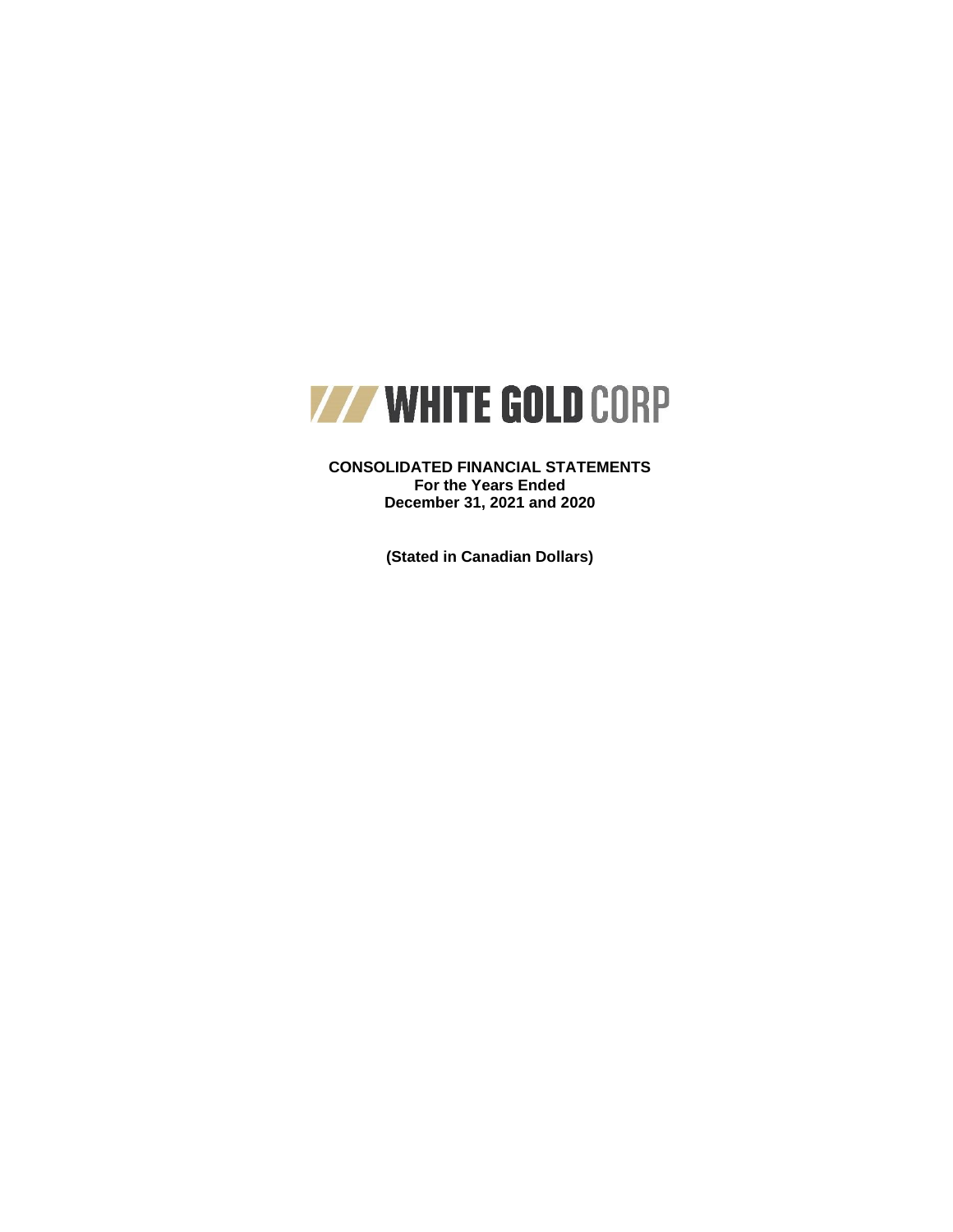# Mao & Ying LLP

CHARTERED PROFESSIONAL ACCOUNTANTS

# **INDEPENDENT AUDITOR'S REPORT**

#### To the Shareholders of **White Gold Corp.**

#### **Opinion**

We have audited the consolidated financial statements of **White Gold Corp.** (the "Company"), which comprise the consolidated statements of financial position as at December 31, 2021, and the consolidated statements of operations and comprehensive loss, changes in equity and cash flows for the year then ended, and notes to the consolidated financial statements, including a summary of significant accounting policies.

In our opinion, the accompanying consolidated financial statements present fairly, in all material respects, the financial position of the Company as at December 31, 2021, and its financial performance and its cash flows for the years then ended in accordance with International Financial Reporting Standards (IFRSs).

#### **Basis for Opinion**

We conducted our audit in accordance with Canadian generally accepted auditing standards. Our responsibilities under those standards are further described in the *Auditor's Responsibilities for the Audit of the Consolidated financial statements* section of our report. We are independent of the Company in accordance with ethical requirements that are relevant to our audit of the consolidated financial statements in Canada, and we have fulfilled our other ethical responsibilities in accordance with these requirements. We believe that the audit evidence we have obtained is sufficient and appropriate to provide a basis for our opinion.

#### **Other Information**

Management is responsible for the other information. The other information comprises the Management's Discussion and Analysis. Our opinion on the consolidated financial statements does not cover the other information and we do not express any form of assurance conclusion thereon. In connection with our audit of the consolidated financial statements, our responsibility is to read the other information identified above and, in doing so, consider whether the other information is materially inconsistent with the consolidated financial statements or our knowledge obtained in the audit, or otherwise appears to be materially misstated. If, based on the work we have performed, we conclude that there is a material misstatement of this other information, we are required to report that fact. We have nothing to report in this regard.

## **Responsibilities of Management and Those Charged with Governance for the consolidated financial statements**

Management is responsible for the preparation and fair presentation of these consolidated financial statements in accordance with International Financial Reporting Standards, and for such internal control as management determines is necessary to enable the preparation of consolidated financial statements that are free from material misstatement, whether due to fraud or error.

In preparing the consolidated financial statements, management is responsible for assessing the Company's ability to continue as a going concern, disclosing, as applicable, matters related to going concern and using the going concern basis of accounting unless management either intends to liquidate the Company or to cease operations, or has no realistic alternative but to do so.

Those charged with governance are responsible for overseeing the Company's financial reporting process.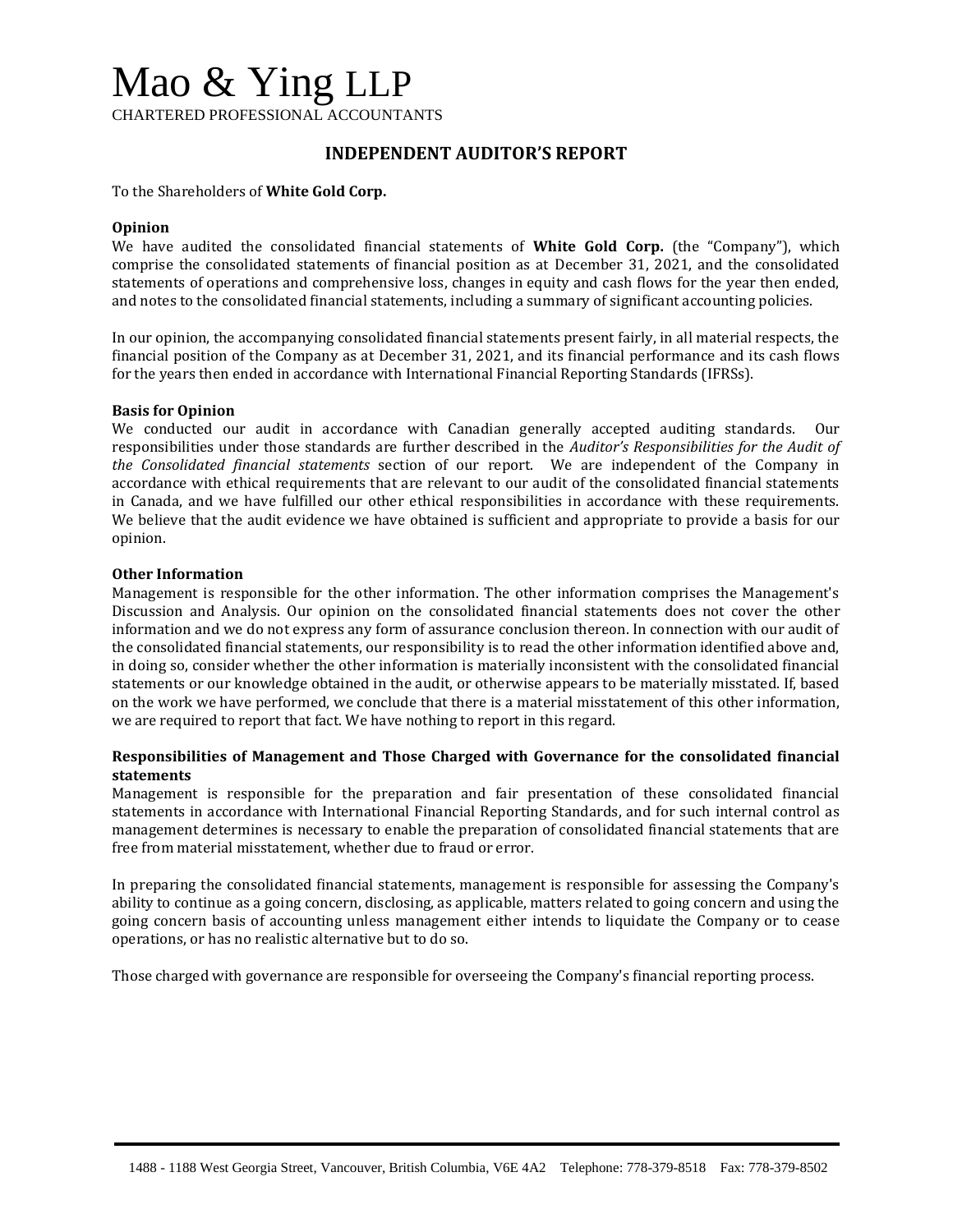## **Auditor's Responsibilities for the Audit of the Consolidated financial statements**

Our objectives are to obtain reasonable assurance about whether the consolidated financial statements as a whole are free from material misstatement, whether due to fraud or error, and to issue an auditor's report that includes our opinion. Reasonable assurance is a high level of assurance, but is not a guarantee that an audit conducted in accordance with Canadian generally accepted auditing standards will always detect a material misstatement when it exists. Misstatements can arise from fraud or error and are considered material if, individually or in the aggregate, they could reasonably be expected to influence the economic decisions of users taken on the basis of these consolidated financial statements.

As part of an audit in accordance with Canadian generally accepted auditing standards, we exercise professional judgment and maintain professional skepticism throughout the audit. We also:

- Identify and assess the risks of material misstatement of the consolidated financial statements, whether due to fraud or error, design and perform audit procedures responsive to those risks, and obtain audit evidence that is sufficient and appropriate to provide a basis for our opinion. The risk of not detecting a material misstatement resulting from fraud is higher than for one resulting from error, as fraud may involve collusion, forgery, intentional omissions, misrepresentations, or the override of internal control.
- Obtain an understanding of internal control relevant to the audit in order to design audit procedures that are appropriate in the circumstances, but not for the purpose of expressing an opinion on the effectiveness of the Company's internal control.
- Evaluate the appropriateness of accounting policies used and the reasonableness of accounting estimates and related disclosures made by management.
- Conclude on the appropriateness of management's use of the going concern basis of accounting and, based on the audit evidence obtained, whether a material uncertainty exists related to events or conditions that may cast significant doubt on the Company's ability to continue as a going concern. If we conclude that a material uncertainty exists, we are required to draw attention in our auditor's report to the related disclosures in the consolidated financial statements or, if such disclosures are inadequate, to modify our opinion. Our conclusions are based on the audit evidence obtained up to the date of our auditor's report. However, future events or conditions may cause the Company to cease to continue as a going concern.
- Evaluate the overall presentation, structure and content of the consolidated financial statements, including the disclosures, and whether the consolidated financial statements represent the underlying transactions and events in a manner that achieves fair presentation.

We communicate with those charged with governance regarding, among other matters, the planned scope and timing of the audit and significant audit findings, including any significant deficiencies in internal control that we identify during our audit.

We also provide those charged with governance with a statement that we have complied with relevant ethical requirements regarding independence, and to communicate with them all relationships and other matters that may reasonably be thought to bear on our independence, and where applicable, related safeguards.

The engagement partner on the audit resulting in this independent auditor's report is Shaohua Huang.

#### **Other matters**

The consolidated financial statements of the Company for the year ended December 31, 2020 were audited by another auditor who expressed an unmodified opinion on those consolidated financial statements on April 29, 2021.

Vancouver, Canada,

Maox Ying LLP

April 28, 2022 Chartered Professional Accountants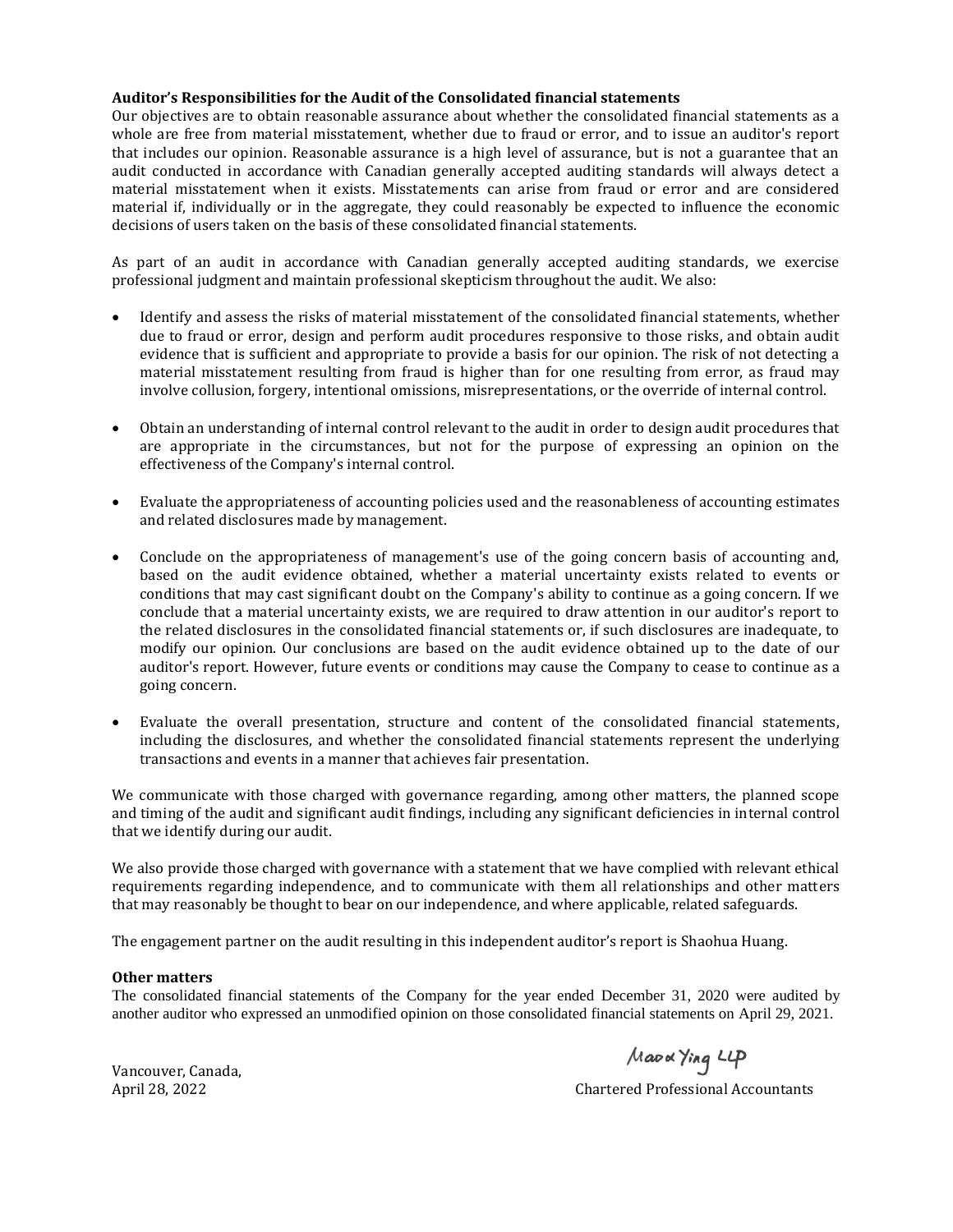# **White Gold Corp. Consolidated Statements of Financial Position As at December 31, 2021 and 2020**

(Stated in Canadian Dollars)

|                                                   | 2021              | 2020              |
|---------------------------------------------------|-------------------|-------------------|
| <b>Assets</b>                                     | December 31       | December 31       |
| <b>Current assets</b>                             |                   |                   |
| Cash & cash equivalents                           | \$<br>9,645,803   | \$<br>4,052,271   |
| Amounts receivable [Note 4]                       | 122,953           | 120,407           |
| Prepaid expenses                                  | 162,591           | 44,148            |
|                                                   | 9,931,347         | 4,216,826         |
|                                                   |                   |                   |
| Non-Current assets                                |                   |                   |
| Property, plant & equipment                       | 14,951            | 21,359            |
| Exploration and evaluation assets [Note 5]        | 117,651,219       | 112,991,685       |
|                                                   | 117,666,170       | 113,013,044       |
| <b>Total Assets</b>                               | \$<br>127,597,517 | \$<br>117,229,870 |
| <b>Liabilities</b>                                |                   |                   |
| <b>Current liabilities</b>                        |                   |                   |
| Accounts payable                                  | \$<br>239,622     | \$<br>140,585     |
| <b>Accrued liabilities</b>                        | 35,107            | 99,366            |
| Due to related parties [Note 6]                   | 132,092           | 427,510           |
| Flow-through share premium liability [Note 7]     | 910,277           | 89,847            |
|                                                   | 1,317,098         | 757,308           |
| Non-Current liabilities                           |                   |                   |
| Contingent liability & advance royalty [Note 8]   | 7,713,936         | 9,666,647         |
| Deferred income tax liability [Note 12]           | 4,927,000         | 4,569,000         |
|                                                   | 12,640,936        | 14,235,647        |
| <b>Total liabilities</b>                          | 13,958,034        | 14,992,955        |
| <b>Shareholders' equity</b>                       |                   |                   |
| Share capital [Note 7]                            | 134, 161, 945     | 122,169,345       |
| Contributed surplus                               | 5,781,939         | 5,159,267         |
| Accumulated deficit                               | (26, 304, 401)    | (25,091,697)      |
| <b>Total Shareholders' Equity</b>                 | 113,639,483       | 102,236,915       |
| <b>Total Liabilities and Shareholders' Equity</b> | \$<br>127,597,517 | \$<br>117,229,870 |

Approved on behalf of the Board: *(Signed) "Maruf Raza" (Signed) "David D'Onofrio"*

Maruf Raza, Director **David D'Onofrio, Director**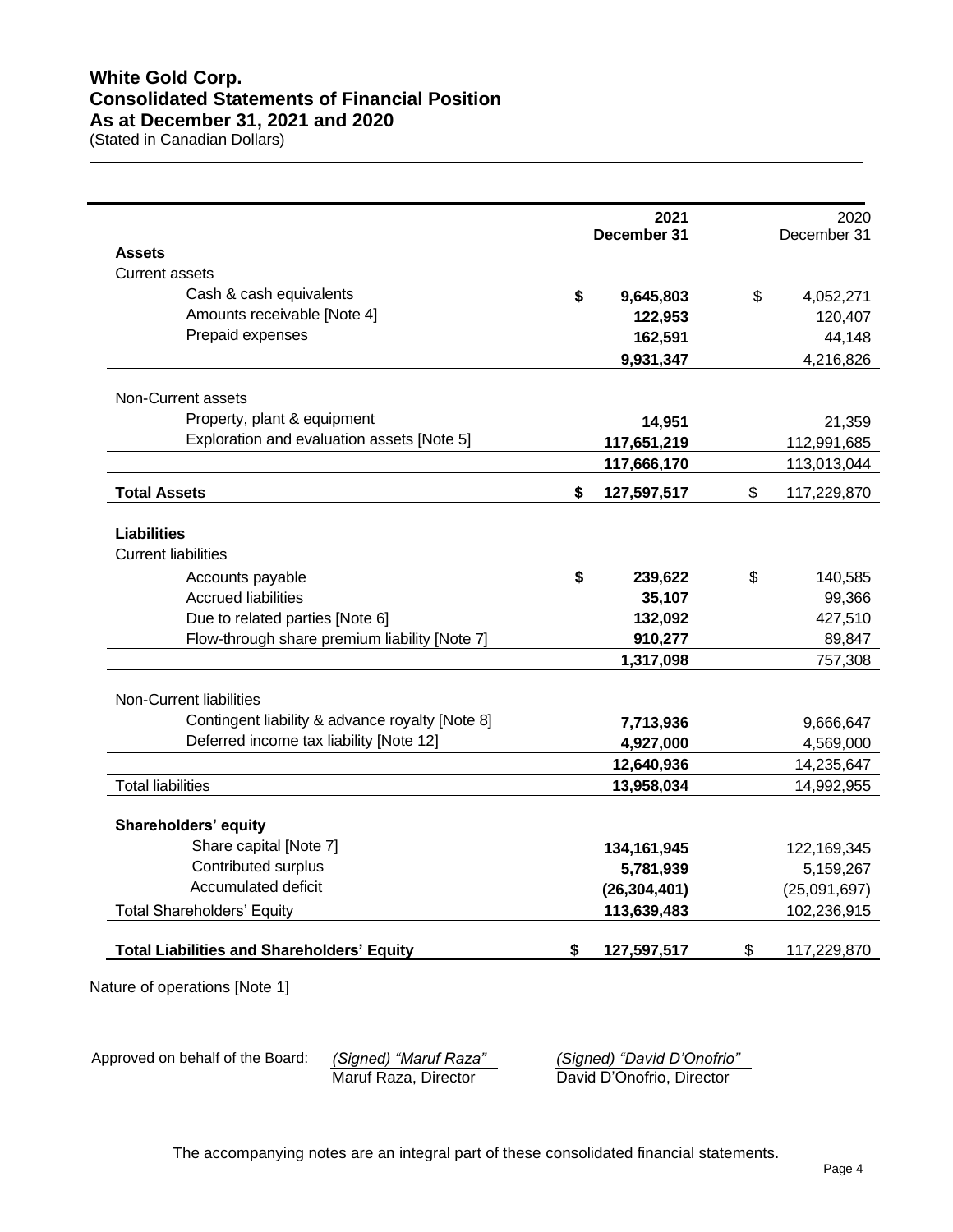# **White Gold Corp. Consolidated Statements of Operations and Comprehensive Loss For the years ended December 31, 2021 and 2020**

|                                                     | December 31, 2021 | December 31, 2020 |
|-----------------------------------------------------|-------------------|-------------------|
| <b>Expenses</b>                                     |                   |                   |
| Interest and bank charges                           | \$<br>5,639       | \$<br>6,803       |
| Advance royalty accretion expense [Note 8]          | 87,077            | 100,641           |
| Contingent liability fair value adjustment [Note 8] | (1,884,787)       | 1,885,993         |
| Consulting fees                                     | 306,742           | 343,700           |
| Depreciation                                        | 6,408             | 9,154             |
| Salary and wages                                    | 946,701           | 796,228           |
| Marketing, office and administration                | 818,435           | 939,206           |
| Insurance                                           | 50,200            | 36,064            |
| Travel expenses                                     | 66,579            | 161,132           |
| Conferences and events                              | 110,679           | 111,770           |
| Professional fees                                   | 75,236            | 262,392           |
| Stock based compensation [Note 7]                   | 740,919           | 1,064,033         |
| Transfer agent & regulatory                         | 229,644           | 169,052           |
| Loss before undernoted items                        | 1,559,472         | 5,886,168         |
| Interest expense (income)                           | (35, 161)         | (34, 586)         |
| Deferred income tax expense (recovery) [Note 12]    | (311,607)         | 759,514           |
| Net loss and comprehensive loss for the year        | \$<br>1,212,704   | \$<br>6,611,096   |
|                                                     |                   |                   |
| Basic and diluted loss per share [Note 7]           | \$<br>(0.01)      | \$<br>(0.05)      |
| Weighted average shares outstanding                 | 134,790,363       | 128,725,373       |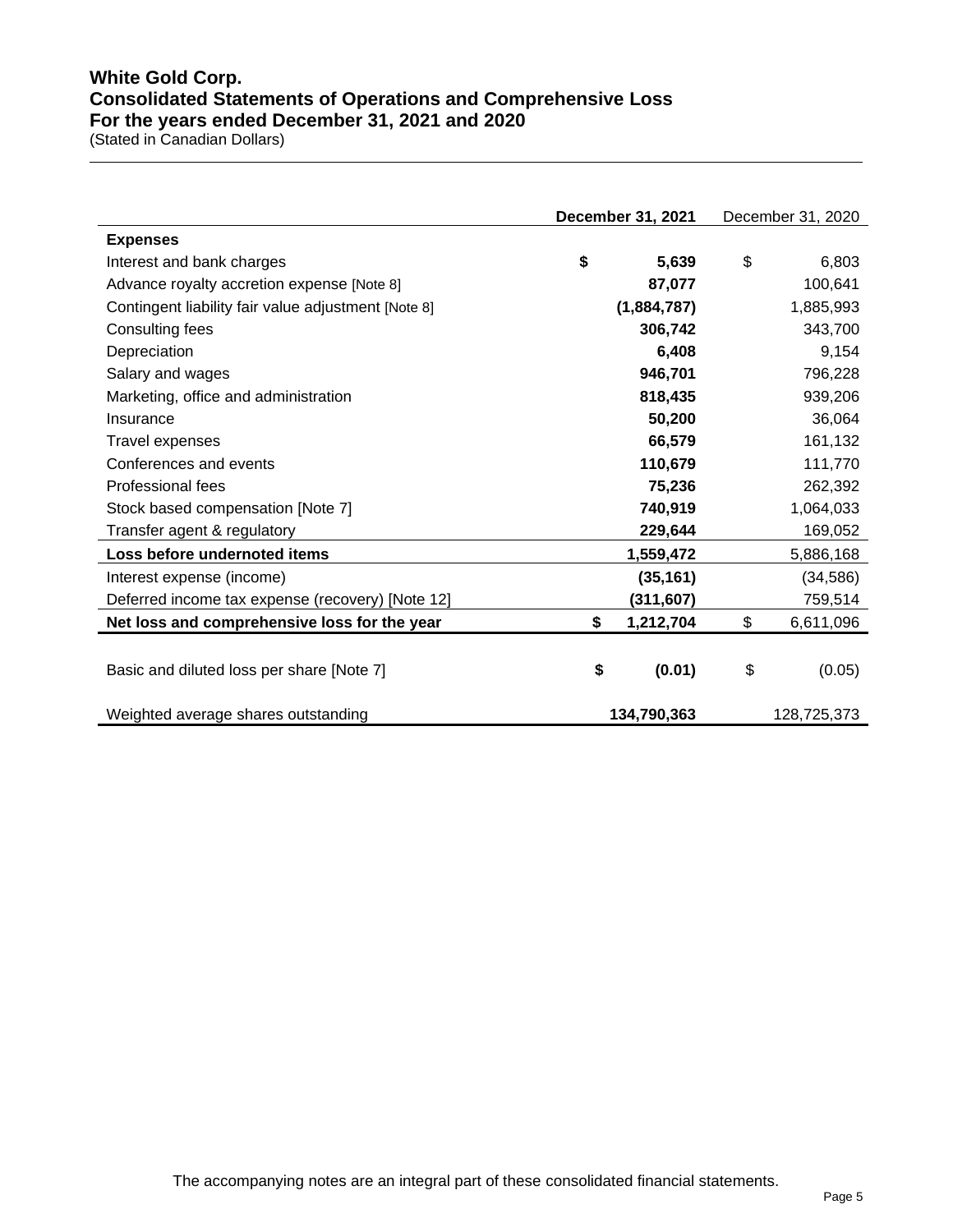# **White Gold Corp. Consolidated Statements of Changes in Shareholders' Equity For the years ended December 31, 2021 and 2020**

|                                        | <b>Number of</b> | Amount        | <b>Contributed</b><br>surplus | <b>Deficit</b> | <b>Total equity</b> |
|----------------------------------------|------------------|---------------|-------------------------------|----------------|---------------------|
|                                        | shares           |               |                               | S              | S                   |
| Balance at December 31, 2019           | 124,452,019      | 115,646,798   | 4,430,211                     | (18, 480, 601) | 101,596,408         |
| Private Placement - June 2020          |                  |               |                               |                |                     |
| Private placement                      | 6,666,667        | 6,000,000     |                               |                | 6,000,000           |
| Share issuance costs                   |                  | (34, 113)     |                               |                | (34, 113)           |
| Flow-through share premium liabilities |                  | (333, 333)    |                               |                | (333, 333)          |
| Shares issued - Options exercised      | 337,500          | 272,119       | (137, 119)                    |                | 135,000             |
| Shares issued - Warrants exercised     | 442,122          | 617,874       | (197, 858)                    |                | 420,016             |
| Stock based compensation               |                  |               | 1,064,033                     |                | 1,064,033           |
| Net loss for the year                  |                  |               |                               | (6,611,096)    | (6,611,096)         |
|                                        |                  |               |                               |                |                     |
| Balance at December 31, 2020           | 131,898,308      | 122,169,345   | 5,159,267                     | (25,091,697)   | 102,236,915         |
|                                        |                  |               |                               |                |                     |
| Private Placement - July 2021          |                  |               |                               |                |                     |
| Private placement                      | 5,347,862        | 3,900,433     | 284,879                       |                | 4,185,312           |
| Share issuance costs                   |                  | (329, 305)    | 35,893                        |                | (293, 412)          |
| Flow-through share premium liabilities |                  | (571, 983)    |                               |                | (571, 983)          |
| Private Placement - December 2021      |                  |               |                               |                |                     |
| Private placement                      | 11,093,750       | 9,000,000     |                               |                | 9,000,000           |
| Share issuance costs                   |                  | (27, 510)     |                               |                | (27, 510)           |
| Flow-through share premium liabilities |                  | (918, 054)    |                               |                | (918, 054)          |
| Shares issued - Options exercised      | 1,250,000        | 939,019       | (439,019)                     |                | 500,000             |
| Stock based compensation               |                  |               | 740,919                       |                | 740,919             |
| Net loss for the year                  |                  |               |                               | (1,212,704)    | (1,212,704)         |
| <b>Balance at December 31, 2021</b>    | 149,589,920      | 134, 161, 945 | 5,781,939                     | (26, 304, 401) | 113,639,483         |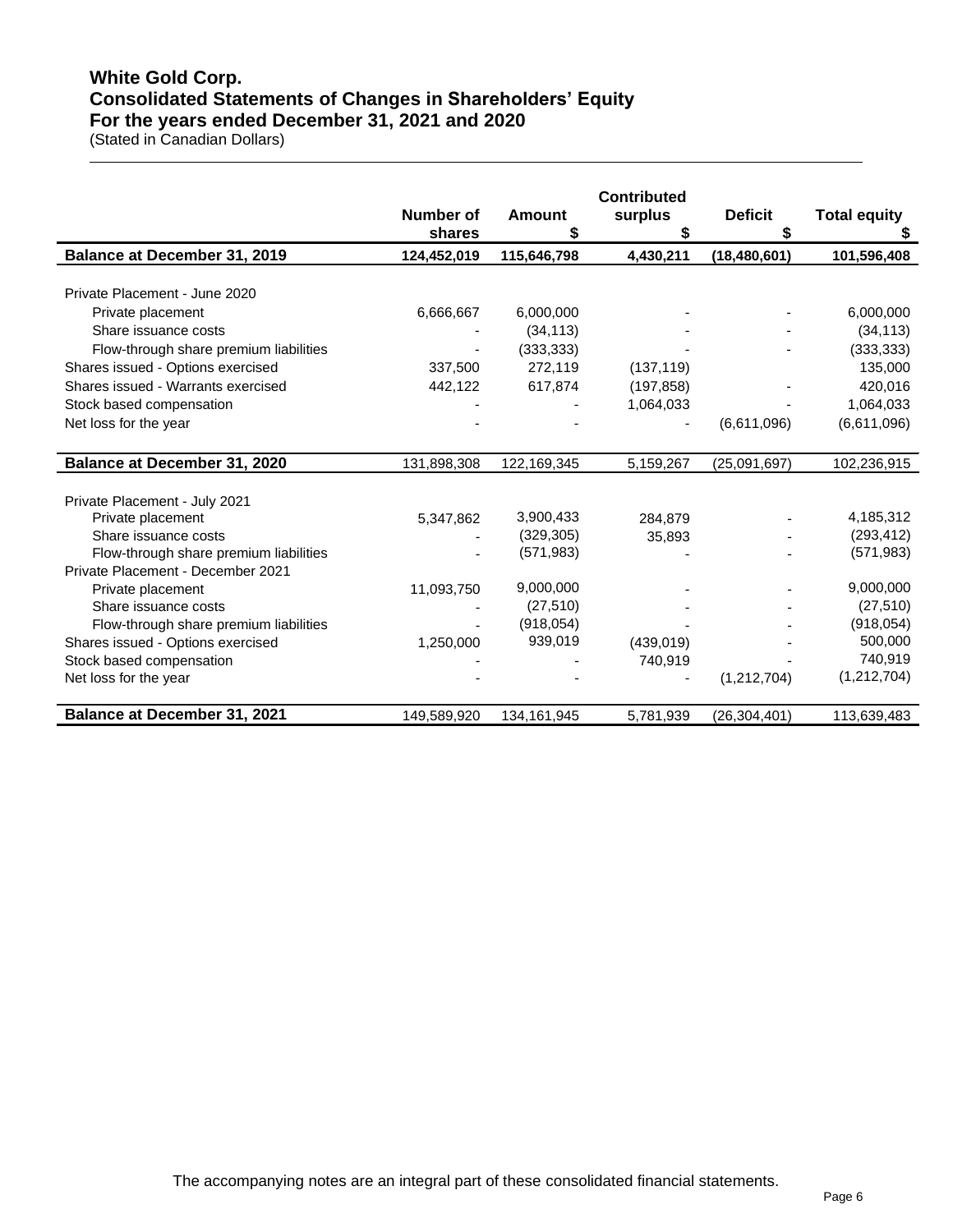# **White Gold Corp. Consolidated Statements of Cash Flows For the years ended December 31, 2021 and 2020**

|                                                                                                       | December 31, 2021      | December 31, 2020       |
|-------------------------------------------------------------------------------------------------------|------------------------|-------------------------|
| <b>Operating activities</b>                                                                           |                        |                         |
| Net loss for the year                                                                                 | \$<br>(1, 212, 704)    | (6,611,096)<br>\$       |
| Items not involving cash                                                                              |                        |                         |
| Depreciation                                                                                          | 6,408                  | 9,154                   |
| Stock based compensation                                                                              | 740,919                | 1,064,033               |
| Fair value adjustment and accretion expense                                                           | (1,797,710)            | 1,986,634               |
| Deferred income tax expense (recovery)                                                                | (311, 607)             | 759,514                 |
|                                                                                                       | (2,574,694)            | (2,791,761)             |
| Change in non-cash components of working<br>capital                                                   |                        |                         |
| Amounts receivables                                                                                   | (2, 546)               | 642,822                 |
| Prepaid expenses                                                                                      | (118, 443)             | 3,575                   |
| Accounts payable and accrued liabilities                                                              | 34,778                 | (101, 592)              |
| Due to related parties                                                                                | (450, 418)             | (491, 164)              |
| Cash used in operating activities                                                                     | (3, 111, 323)          | (2,738,120)             |
| <b>Investing activities</b>                                                                           |                        |                         |
| Exploration and evaluation assets                                                                     | (4,659,534)            | (4, 517, 144)           |
| Property bonds                                                                                        |                        | 5,031                   |
| Cash used in investing activities                                                                     | (4,659,534)            | (4, 512, 113)           |
| <b>Financing activities</b>                                                                           |                        |                         |
| Net proceeds from private placements                                                                  | 12,864,389             | 5,965,887               |
| Net proceeds from exercise of options                                                                 | 500,000                | 135,000                 |
| Net proceeds from exercise of warrants                                                                |                        | 420,016                 |
| <b>Cash provided by financing activities</b>                                                          | 13,364,389             | 6,520,903               |
| Increase (decrease) in cash and cash equivalents<br>Cash and cash equivalents - Beginning of the year | 5,593,532<br>4,052,271 | (729, 330)<br>4,781,601 |
| Cash and cash equivalents - End of the year                                                           | \$9,645,803            | \$<br>4,052,271         |
| Interest paid                                                                                         |                        |                         |
| Income tax paid                                                                                       |                        |                         |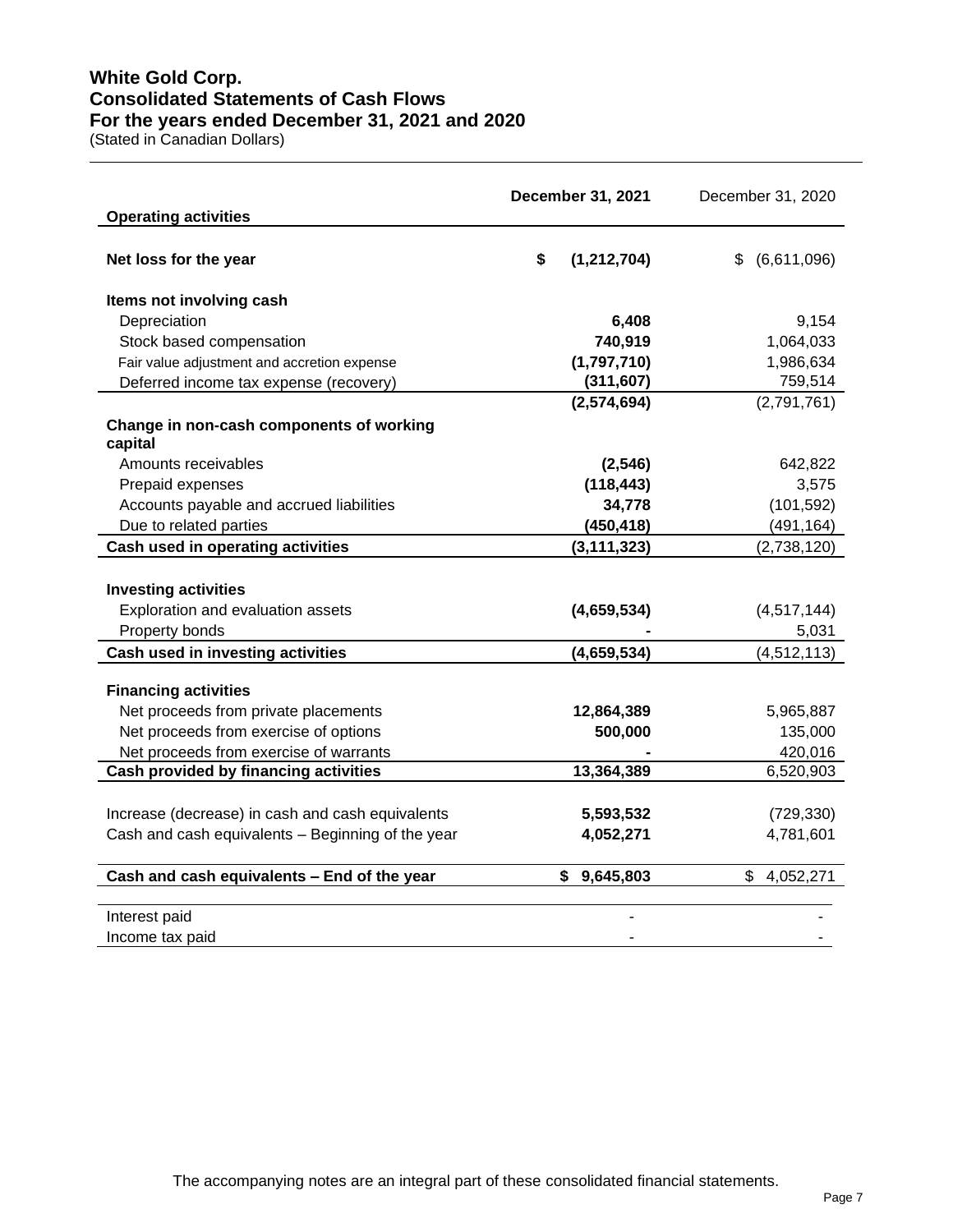## **1. Nature of operations**

The Company was incorporated on March 26, 1987 under the provisions of the Company Act of British Columbia and was transitioned to the Business Corporations Act (British Columbia) on September 30, 2005. The Company changed its name to "G4G Capital Corp." on January 23, 2015 and the common shares (the "Common Shares") were traded on the TSX Venture Exchange (the "TSXV") under its symbol "GGC". The Company is classified as a 'Junior Natural Resource-Mining' company'.

The Company then changed its name to "White Gold Corp." on December 19, 2016 and in connection with its rebranding, the Company registered to continue its corporate existence in the Province of Ontario.

The Company's head office is located at 82 Richmond Street East, Toronto, Ontario, Canada and the common shares of the Company (the "Common Shares") are listed on the TSX Venture Exchange (the "TSXV") under the symbol "WGO".

White Gold Corp. is in the business of acquiring and exploring mineral properties. As of December 31, 2021, the Company owned several properties in the Yukon's White Gold District in Canada (the "White Gold District"). The properties range from grass roots to more advanced exploration projects and the Company is continuing with exploration activities on its properties.

There has been no determination whether properties held contain mineral resources or mineral reserves that are economically recoverable. The recoverability of valuations assigned to mineral properties is dependent upon the discovery of economically recoverable mineral resources and mineral reserves, confirmation of the Company's interest in the properties, the ability to obtain the necessary financing to complete development, and future profitable production or proceeds from disposition.

Due to the global outbreak of the novel coronavirus (COVID-19), there is potential that Company's operations could be adversely affected. The Company cannot accurately predict the impact COVID-19 will have on its business and operations and the ability of others to meet their obligations within the Company, including uncertainties relating to the ultimate geographic spread of the virus, the severity of the disease, the duration of the outbreak, and the length of travel and quarantine restrictions imposed by governments of affected countries. In addition, a significant outbreak of contagious diseases in the human population could result in a widespread health crisis that could adversely affect the economies and financial markets of many countries, resulting in an economic downturn that could further affect the Company's operations. To date, the Company's exploration program on its mineral properties has been executed as planned and the Company's exploration activities continue as planned.

The consolidated financial statements were approved by the Board of Directors on April 29, 2022.

# **2. Basis of Presentation**

## Statement of Compliance

These consolidated financial statements, including comparatives, have been prepared in accordance with International Financial Reporting Standards ("IFRS") as issued by the International Accounting Standards Board ("IASB") and Interpretations of the IFRS Interpretations Committee ("IFRIC").

## Basis of Presentation

These consolidated financial statements have been prepared on a historical cost basis, except for financial instruments classified as financial instruments at fair value through profit and loss, which are stated at their fair value. In addition, these consolidated financial statements have been prepared using the accrual basis of accounting except for cash flow information.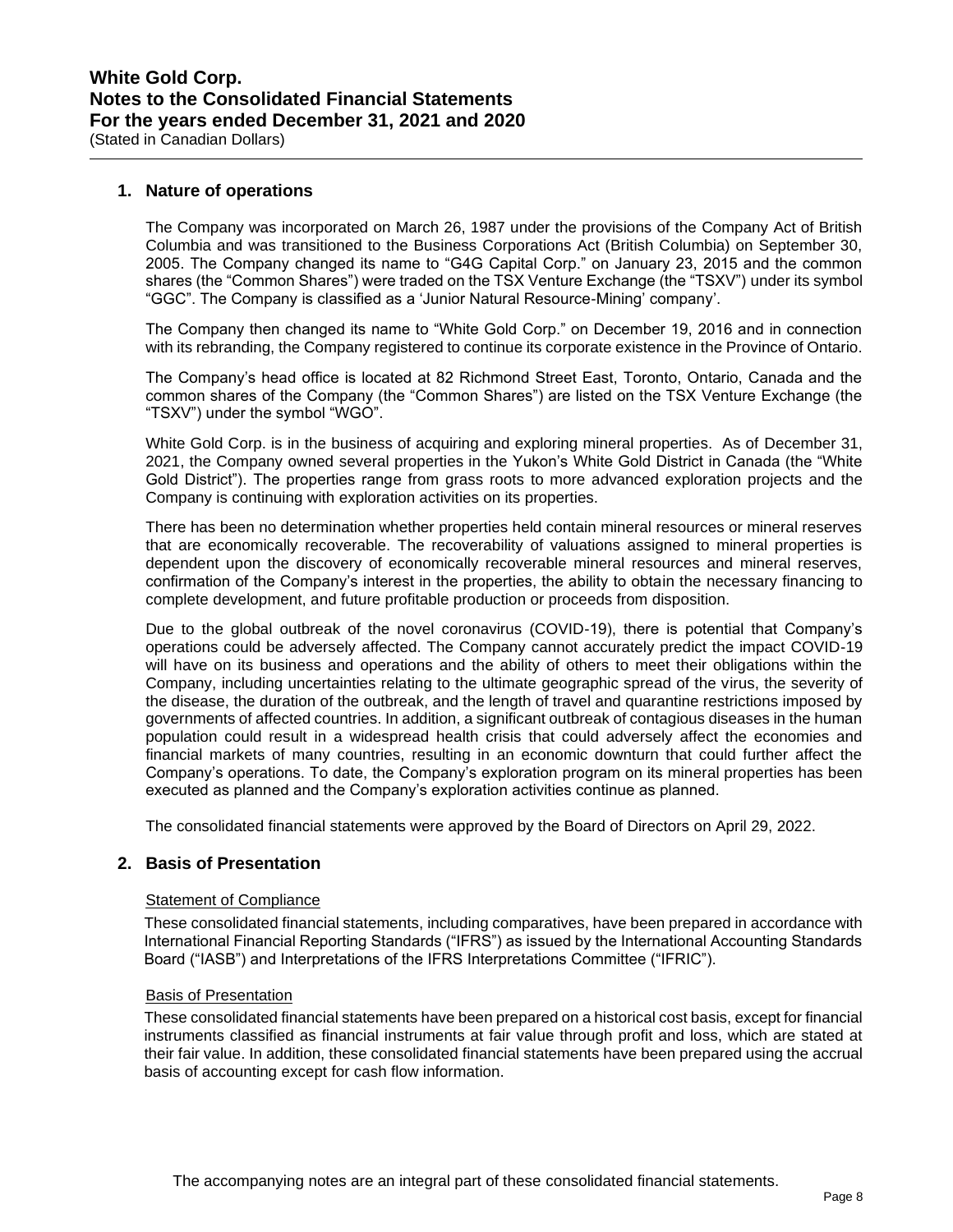# **2. Basis of Presentation (continued)**

## Principles of Consolidation

These consolidated financial statements include the accounts of the Company and its wholly-owned subsidiaries 0814117 BC Ltd. and Selene Holdings Limited Partnership. All inter-company transactions and balances have been eliminated upon consolidation.

## Use of Estimates

The preparation of consolidated financial statements in conformity with IFRS requires management to make estimates and assumptions which affect the reported amount of the Company's assets, liabilities, expenses, and related disclosures. Assumptions and estimates are based on historical experience, expectations, current trends and other factors that management believes to be relevant at the time at which the Company's consolidated financial statements are prepared.

Management reviews, on a regular basis, the Company's accounting policies, assumptions, estimates and judgments in order to ensure that consolidated financial statements are presented fairly and in accordance with IFRS.

Critical accounting estimates are those that have a significant risk of causing material adjustments and are often applied to matters or outcomes that are inherently uncertain and subject to change. As such, management cautions that future events often vary from forecasts and expectations and that estimates routinely require adjustments. Estimates and assumptions where there is significant risk of material adjustments to assets and liabilities in future accounting periods include the useful lives of equipment, the recoverability of the carrying value of exploration and evaluation assets, the recognition of contingent liability and advanced royalty and the recoverability and measurement of deferred tax assets and liabilities. Actual results may differ from those estimates and assumptions.

#### Use of Judgments

The preparation of consolidated financial statements in accordance with IFRS requires management to make judgments, apart from those involving estimates, in applying accounting policies. The most significant judgments applying to the Company's consolidated financial statements include the assumption regarding economic recoverability and probability of future economic benefits of exploration and evaluation expenditures.

## **3. Significant Accounting Policies**

#### Cash and Cash Equivalents

The Company considers all highly liquid instruments with maturity of three months or less at the time of issuance, to be cash equivalents.

#### Exploration and Evaluation of Assets

All costs related to the acquisition, exploration and development of mineral properties are capitalized by property. If economically recoverable ore reserves are developed, capitalized costs of the related property are reclassified as mining assets and amortized using the unit of production method. When a property is abandoned, all related costs are written off in the statement of operations. Interest on borrowings incurred to finance mining assets is capitalized until the asset is capable of carrying out its intended use.

A mineral property is reviewed for impairment at each financial statement date or whenever events or changes in circumstances indicate that its carrying amount may not be recoverable. If, after management review, it is determined that the carrying amount of a mineral property is impaired, that property is written down to its estimated net realizable value.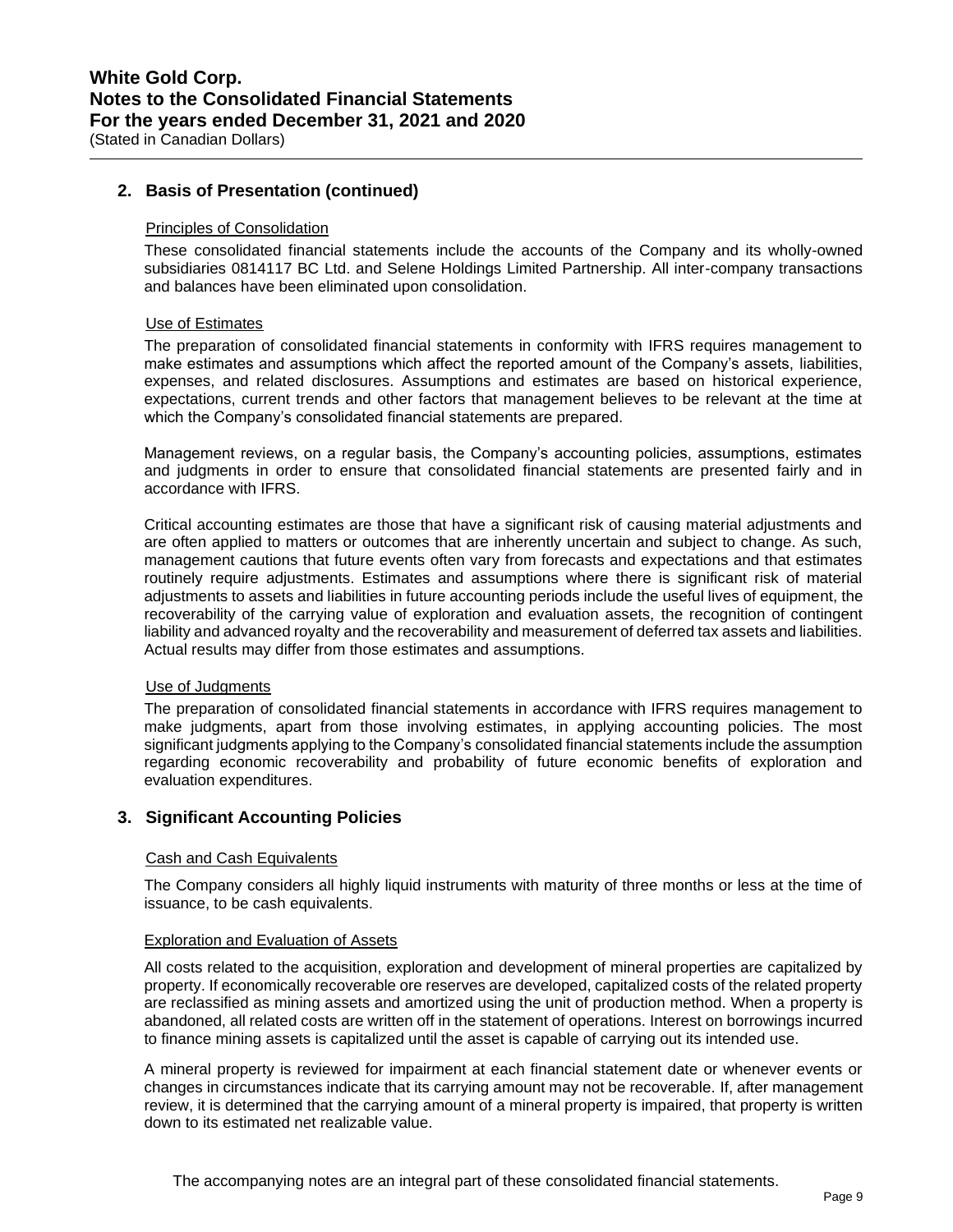# **3. Significant Accounting Policies (continued)**

#### Exploration and Evaluation of Assets (continued)

From time to time the Company may acquire or dispose of a mineral property pursuant to the terms of an option agreement. As the options are exercisable entirely at the discretion of the optionee, the amounts payable or receivable have not been recorded. Option payments are capitalized as property costs or recorded as recoveries when the payments are made or received.

The amounts shown for mineral properties do not necessarily represent present or future values. Their recoverability is dependent upon the discovery of economically recoverable reserves, the ability of the Company to obtain the necessary financing and permitting to complete the development and future profitable production or proceeds from the disposition thereof.

#### Contingent liabilities

Contingent liabilities represent the contingent considerations associated with the asset acquisition of the Kinross properties (Note 5). The Company has elected to account for the contingent consideration based on IFRS 3.39 and recognised the acquisition-date fair value of contingent consideration as part of the consideration transferred in exchange for the Kinross properties. The contingent consideration is within the scope of [IFRS 9](https://www.knotia.ca/Knowledge/Home.aspx?productID=126) and therefore is measured at fair value at each reporting date and changes in fair value shall be recognised in profit or loss.

#### Site Rehabilitation Obligations

Site rehabilitation obligations are recognized when a legal or constructive obligation arises. The liability is recognized at the present value of management's best estimate of the site rehabilitation obligation. The estimate is discounted to the present value using a discount rate specific to the obligation. When the liability is initially recorded, the Company capitalizes the cost by increasing the carrying amount of the related long-lived assets. The liability is accreted to its present value at each reporting period, and the capitalized cost is amortized on the same basis as the related asset. Upon settlement of the liability, the Company may incur a gain or loss.

At present, the Company has determined that given the early stage of exploration on its mineral properties, it has no reclamation costs and therefore no provision for site rehabilitation has been made.

#### Impairment of Long-Lived Assets

Property, equipment and mineral properties are reviewed for possible impairment whenever events or changes in circumstances indicate that the carrying amount of an asset may not be recoverable. If any indication of impairment exists, an estimate of the asset's recoverable amount is calculated. The recoverable amount is determined as the higher of the fair value less direct costs to sell, and the asset's value in use (being the present value of the expected future cash flows of the asset). An impairment loss is recognized in the statement of operations for the amount by which the carrying amount exceeds its recoverable amount.

#### Foreign Currency Translation

The Company's functional and presentation currency is the Canadian dollar. The accounts recorded in foreign currencies have been translated into Canadian dollars on the following basis:

(a) monetary assets and liabilities at the rate of exchange in effect at the balance sheet date;

(b) non-monetary assets and liabilities at the rates of exchange in effect on the respective dates of transactions; and

(c) revenue and expenses at the exchange rates prevailing on the date of the transaction.

Gains and losses on translation are included in income or expense in the period in which they occur.

The accompanying notes are an integral part of these consolidated financial statements.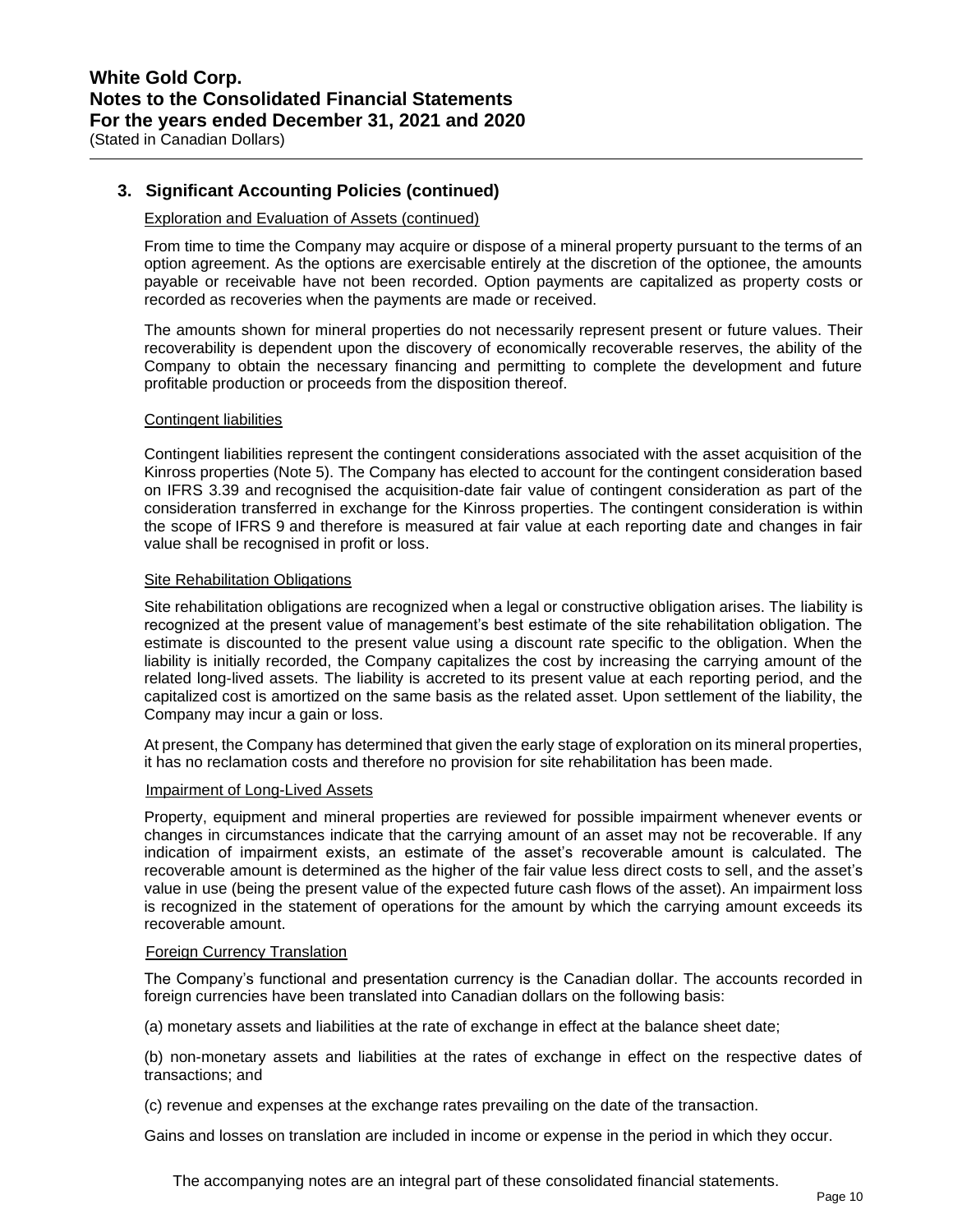# **3. Significant Accounting Policies (continued)**

#### Share-based Payments

The Company uses a fair value-based method of accounting for stock warrants and options to employees, including directors, officers and consultants. The fair value is determined using the Black-Scholes Option Pricing Model on the date of grant, with assumptions for risk-free interest rate, volatility, expected forfeiture and life of the options or warrants. The cost is measured at the date of grant and each tranche is recognized on a graded-vesting basis over the applicable vesting period as an increase in share-based payments expense and the contributed surplus reserves account. On the exercise of the stock options, the proceeds received by the Company, together with the respective amount from the contributed surplus reserves, are credited to share capital.

#### Flow-through shares

Canadian tax legislation permits a company to issue securities referred to as flow-through shares whereby the Company assigns the tax deductions arising from the related resource expenditures to the shareholders. Any premium received by the Company on the issuance of flow-through shares is initially recorded as a liability ("Flow-through tax liability'). Renouncement is retrospective and the view is that the obligation is fulfilled when eligible expenditures are incurred.

#### Income Taxes

#### *Current income tax*:

Current income tax assets and liabilities for the current period are measured at the amount expected to be recovered from or paid to the taxation authorities. The tax rates and tax laws used to compute the amount are those that are enacted or substantively enacted, at the reporting date, in the country where the Company operates and generates taxable income.

Current income tax relating to items recognized directly in other comprehensive income or equity is not recognized in profit or loss. Management periodically evaluates positions taken in the tax returns with respect to situations in which applicable tax regulations are subject to interpretation and establishes provisions where appropriate.

#### *Deferred income tax:*

Deferred income tax is recognized, using the asset and liability method, on temporary differences at the reporting date arising between the tax bases of assets and liabilities and their carrying amounts for financial reporting purposes.

The carrying amount of deferred income tax assets is reviewed at the end of each reporting period and recognized only to the extent that it is probable that sufficient taxable profit will be available to allow all or part of the deferred income tax asset to be utilized.

Deferred income tax assets and liabilities are measured at the tax rates that are expected to apply to the year when the asset is realized or the liability is settled, based on tax rates (and tax laws) that have been enacted or substantively enacted by the end of the reporting period.

Deferred income tax assets and deferred income tax liabilities are offset, if a legally enforceable right exists to offset current tax assets against current income tax liabilities, and the deferred income taxes relate to the same taxable entity and the same taxation authority.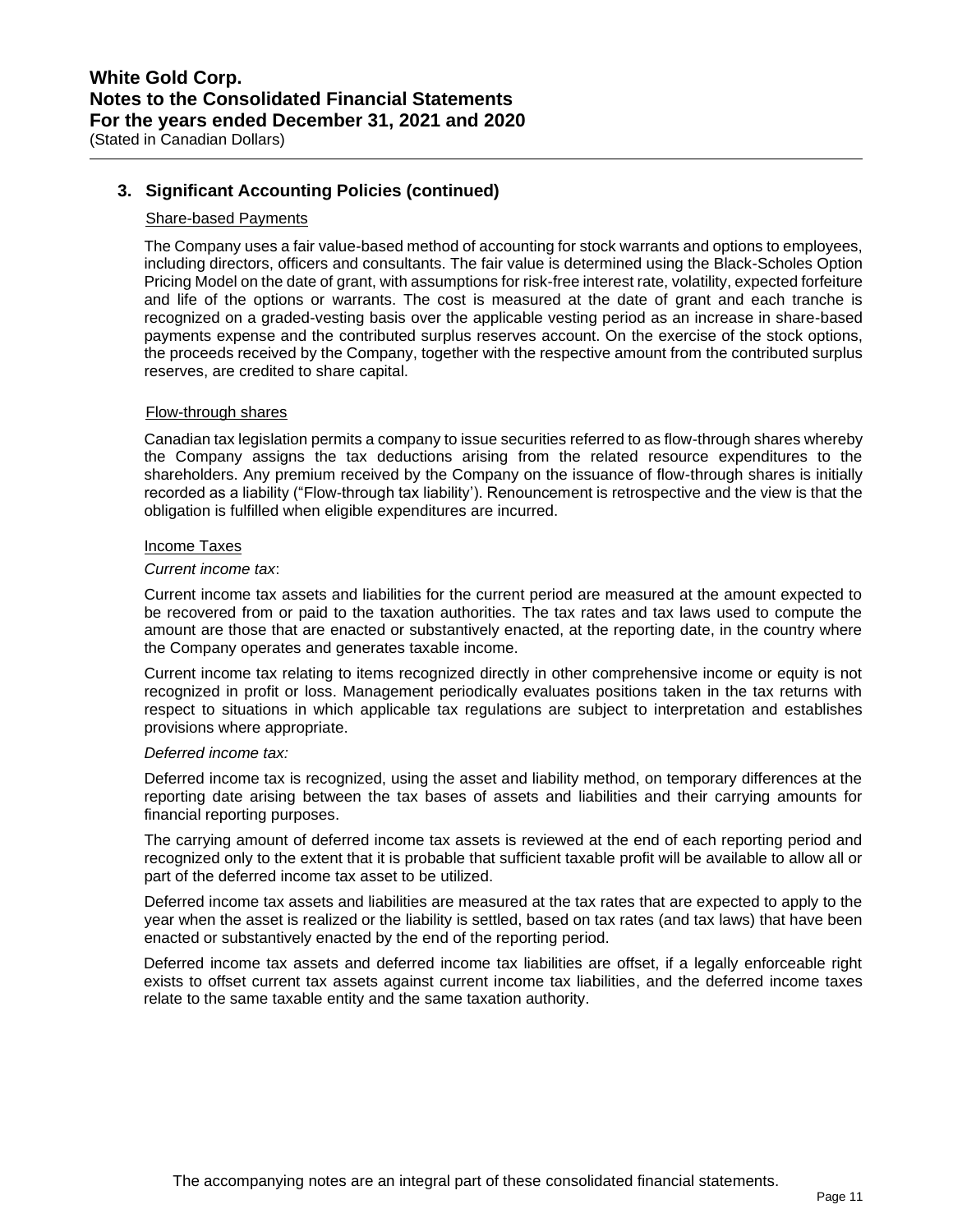# **3. Significant Accounting Policies (continued)**

Financial Instruments (continued)

#### *Financial assets*

Financial assets are classified and measured based on the business model in which they are held and the characteristics of their contractual cash flows. IFRS 9 contains the primary measurement categories for financial assets: measured at amortized cost, fair value through other comprehensive income (FVTOCI) and fair value through profit and loss (FVTPL). The Company determines the classification of its financial assets at initial recognition.

## *i. Fair value through profit or loss ("FVTPL")*

Financial assets are classified as fair value through profit or loss if they do not meet the criteria of amortized cost, or fair value through other comprehensive income.

The Company's cash & cash equivalents are classified as FVTPL.

*ii. Amortized cost*

Financial assets are classified as amortized cost if the financial assets are not classified at FVTPL, and both of the following criteria are met: 1) the object of the Company's business model for these financial assets is to collect their contractual cash flows; and 2) the asset's contractual cash flows represent solely payments of principal and interest. Financial assets at amortized cost are initially recognized at the amount expected to be received, net of any transaction costs incurred. The Company recognizes a loss allowance for expected credit losses when applicable, based upon management's judgment.

#### *Financial liabilities*

Financial liabilities are classified as either: fair value through profit or loss, or amortized cost. The Company determines the classification of its financial liabilities at initial recognition.

*i. Amortized cost* 

Financial liabilities are measured at amortized cost unless they fall into one of the following categories: the instruments are required to be classified as FVTPL, the Company has opted them to be classified as FVTPL. Financial liabilities classified at amortized cost are recognized at the amount required to be paid, with an appropriate provision recognized when applicable, based upon management's judgment.

The Company's accounts payable, accrued liabilities, due to related parties, and advance royalty are classified at amortized cost.

## *Fair value through profit or loss ("FVTPL")*

Financial liabilities are classified as fair value through profit or loss if they are derivatives or cannot be classified as amortized cost. The Company currently does not have any derivatives. Any gains or losses on financial liabilities classified at FVTPL are recognized in the consolidated statement of operations in the period in which the arise.

The Company's contingent liability classified as FVTPL.

#### *Transaction costs*

Transaction costs associated with financial instruments classified as FVTPL, are expensed as incurred, while transaction costs associated with all classifications of financial instruments are included in the initial carrying value of the asset or liability.

#### *Initial recognition*

Financial assets and liabilities are recognized when the Company becomes a party to the contractual provisions of the instrument. Financial liabilities are classified as current liabilities if payment is due within 12 months, otherwise they are presented as non-current liabilities.

#### *Subsequent measurement*

Instruments classified as amortized cost are measured using the effective interest rate method. Instruments classified as FVTPL and FVOCI are measured at fair value with any changes in their fair values recognized in the period in which they arise, in the consolidated statement of operations or other comprehensive loss respectively.

The accompanying notes are an integral part of these consolidated financial statements.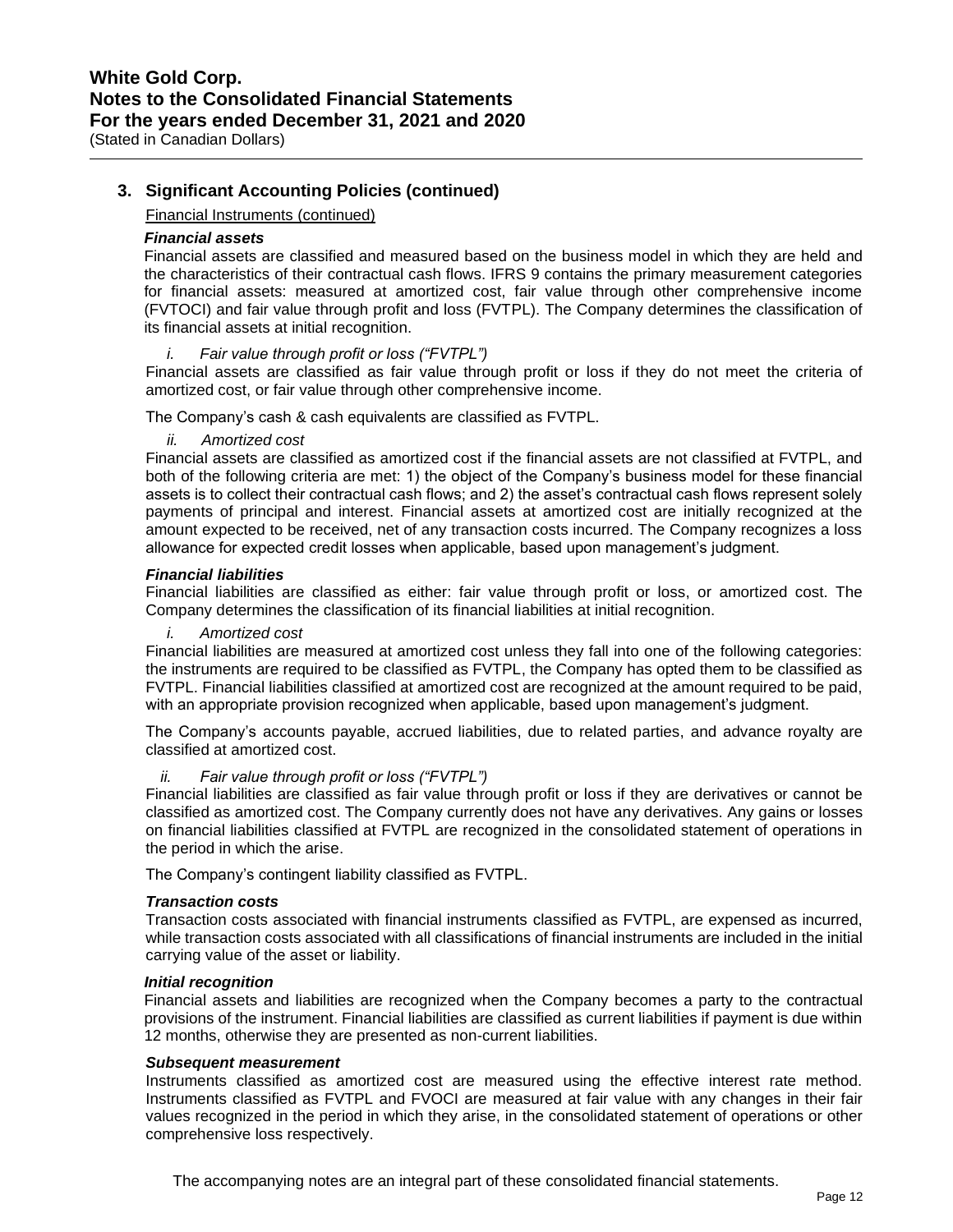# **3. Significant Accounting Policies (continued)**

#### Financial Instruments (continued)

#### *Derecognition*

Financial assets are derecognized when the rights to receive cash flows from the assets have expired or have been transferred and the Company has transferred substantially all risks and rewards of ownership. Financial liabilities are derecognized only when its obligations are discharged, cancelled, or expired. The difference between the carrying amount of the financial instrument at the time of derecognition and the consideration paid and payable, including any non-cash assets transferred or liabilities assumed, is recognized in the consolidated statement of operations.

#### *Expected Credit Loss Impairment*

The Company recognizes a loss allowance for expected credit losses on financial assets that are measured at amortized cost.

At each reporting date, the Company measures the loss allowance for the financial asset at an amount equal to the lifetime expected credit losses if the credit risk on the financial asset has increased significantly since initial recognition. If at the reporting date, the financial asset has not increased significantly since initial recognition, the Company measures the loss allowance for the financial asset at an amount equal to the twelve month expected credit losses. The Company recognizes in the consolidated statements of loss and comprehensive loss as an impairment gain or loss, the amount of expected credit losses (or reversal) that is required to adjust the loss allowance at the reporting date to the amount that is required to be recognized.

#### Leases

At inception of a contract, the Company assesses whether the contract is, or contains, a lease. A contract is, or contains, a lease if the contract conveys the right to control the use of an identified asset for a period of time in exchange for consideration.

The Company has elected not to apply the requirements to recognize right-of-use assets and lease liabilities at initial recognition date in accordance with IFRS 16 for short-term leases and leases for which the underlying asset is of low value. Instead, the lease payments associated with those leases as an expense on either a straight-line basis over the lease term or another systematic basis.

Leases of right-of-use assets are recognized at the lease commencement date at the present value of the lease payments that are not paid at that date. The lease payments are discounted using the interest rate implicit in the lease, if that rate can be readily determined, and otherwise at the Company's incremental borrowing rate. At the commencement date, a right-of-use asset is measured at cost, which is comprised of the initial amount of the lease liability adjusted for any lease payments made at or before the commencement date, plus any decommissioning and restoration costs, less any lease incentives received.

Each lease payment is allocated between repayment of the lease principal and interest. Interest on the lease liability in each period during the lease term is allocated to produce a constant periodic rate of interest on the remaining balance of the lease liability. Except where the costs are included in the carrying amount of another asset, the Company recognizes in profit or loss (a) the interest on a lease liability and (b) variable lease payments not included in the measurement of a lease liability in the period in which the event or condition that triggers those payments occurs. The Company subsequently measures a rightof-use asset at cost less any accumulated depreciation and any accumulated impairment losses; and adjusted for any remeasurement of the lease liability. Right-of-use assets are depreciated over the shorter of the asset's useful life and the lease term, except where the lease contains a bargain purchase option a right-of-use asset is depreciated over the asset's useful life.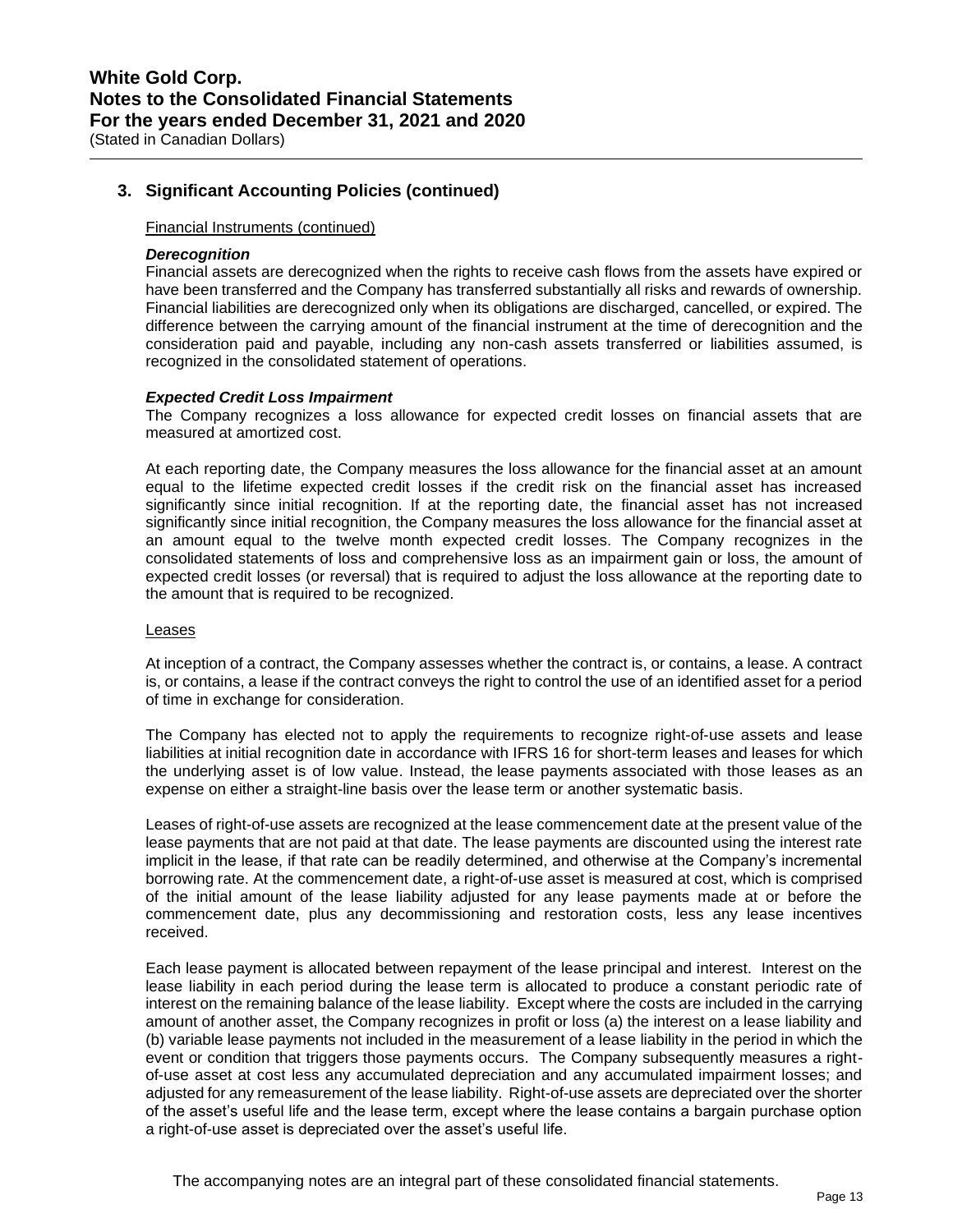## **4. Amounts receivable**

The Company has HST recoverable from the Canadian government through its costs incurred to date. No allowance has been recorded, as the amounts have been historically collected in full

## **5. Exploration and evaluation assets**

|                                   | <b>White Gold</b><br><b>Properties</b> |
|-----------------------------------|----------------------------------------|
| Mineral property cost             |                                        |
| Balance as at December 31, 2019   | \$108,474,541                          |
| Acquisition/Staking/Renewal Cost  | 192,131                                |
| <b>Exploration expenditures</b>   | 4,325,013                              |
| Balance as at December 31, 2020   | \$112,991,685                          |
| Acquisition/Staking/Renewal Cost  | 95,008                                 |
| Exploration expenditures [Note 6] | 4,564,525                              |
| Balance as at December 31, 2021   | \$117.651.219                          |

## White Gold Properties (Yukon)

#### Ryan Option

On October 27, 2016, the Company entered into an agreement granting it the option (the "Option") to purchase 21 properties (the "Properties"), comprising approximately 12,301 quartz claims (the "Claims") located in the White Gold District from Shawn Ryan and Wildwood Exploration Inc., a corporation wholly owned by Mr. Ryan, a director and officer of the Company ("Wildwood"). The Claims are grouped in six project areas covering various prospective geological terrain in the White Gold District. The Properties represent all of Mr. Ryan's precious metal interests located in the White Gold District that are not in a current joint venture with third parties.

On December 13, 2016 White Gold Corp. completed the exercise of its option and acquired the claims across the 21 properties. Specifically, on October 28, 2016 the Company issued 1,000,000 shares (at fair value of \$0.71 per share) and paid cash of \$500,000 and on December 13, 2016 the Company issued 6,000,000 shares (at fair value of \$1.14 per share) and paid cash of \$3,000,000 and the company reimbursed \$40,000 for staking costs, completing the option payment requirements. An additional legal expenditure of \$10,560 has also been capitalized as acquisition costs directly related to acquisition of these properties.

The Properties are subject to a 2% net smelter royalty ("NSR") which will also be payable on each quartz claim staked by the Company (or any subsidiary or affiliate) in a specified area of influence during the five year period following October 27, 2016, of which 1% will be payable to Mr. Ryan and 1% is payable to a related party.

#### Kinross acquisition

On June 14, 2017 the Company successfully completed the acquisition of entities holding the White Gold, Black Fox, JP Ross, Yellow, and Battle properties (the "White Gold Properties") from Kinross Gold Corporation ("Kinross") for \$10 million in cash, the issuance to Kinross of 17.5 million common shares of the Company (at the value of \$ 2.10 per share) and up to \$15 million in deferred milestone payments specifically related to the advancement of the White Gold Properties (the "Acquisition").

Total expenditures of \$1,032,756, which includes legal fees, due diligence fee and financial advisory fees, has also been capitalized as acquisition costs directly related to acquisition of these properties.

The accompanying notes are an integral part of these consolidated financial statements.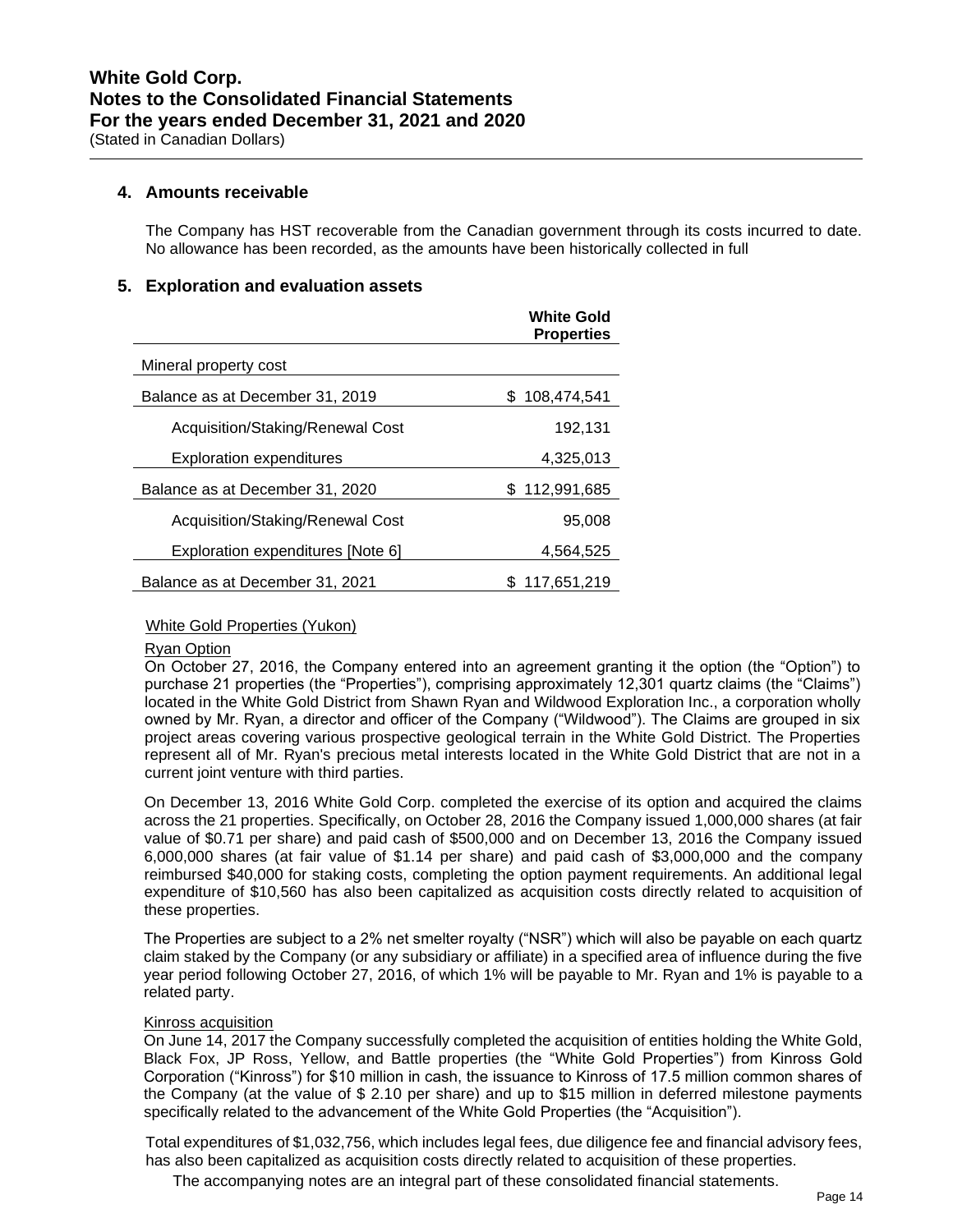# **5. Exploration and evaluation assets (continued)**

Key estimates on the valuation of the Kinross "White Gold Properties" ("Former Kinross Properties") were made using discounted cash flow model of the contingent consideration and advance royalty including a discount rate of 25% for the \$15 million in deferred milestone payments and 25% discount rate for advance royalty payments. The milestone payments are originally estimated to commence in 2020 with production starting in 2025. The amounts included as part of the asset acquisition noted above are \$6,242,582 & \$383,003 for the milestone payments and advance royalty, respectively.

Certain of the Former Kinross Properties, consolidated into The White Gold Properties (Yukon), are subject to two annual advance royalty payments in the amount of \$100,000 and \$30,000, respectively, that are payable to a related party each year until the commencement of commercial production; these advanced royalty payables will be deducted from the pre-existing net smelter return royalties equal to 4%, 2% and 2%, respectively, each relating to different claims and each subject to different reduction options. The 4% net smelter return royalty can be reduced to 1% by making payments as follows: 1% (from 4% to 3%) by paying \$2,000,000; 1% (from 3% to 2%) by paying \$3,000,000; 1% (from 2% to 1%) by paying \$5,000,000. Furthermore, if either mineral reserves, measured mineral resources or indicated mineral resources are located on certain claims comprising the Former Kinross Properties and are disclosed in an NI 43-101 technical report then the Company will be obligated to pay a royalty equal to \$1.00 per gold ounce (using a cut off of 0.5g/t). Each of these royalties is held by an officer and director of the Company.

As of December 31, 2021, the Company has incurred acquisition, additional claims, renewal and staking expenditures of \$95,008 (\$192,131 – December 31, 2020) and exploration expenditures on all Properties of \$4,564,525 (\$4,325,013 – December 31, 2020).

## Property bonds

Property bonds are cash deposits pledged to the Province of B.C. The bonds mature and roll over every year until the Company is released from its property bonds.

#### IGO Properties

On October 15, 2018 the Company completed an acquisition from Independence Gold Corp. ("IGO") of the Flow, Work Creek and Henderson property claims for \$35,000 cash and 160,000 common shares of the Company. Under the terms of the agreements to acquire the Properties, IGO will maintain: (i) a 1.0% NSR royalty over the claims comprising the Henderson property, which can be purchased by the Company at any time for \$2,000,000; and (ii) a 1.0% NSR royalty over the claims comprising the Flow/Work Creek property, which can be purchased by the Company at any time for \$1,000,000.

#### QV Property

On March 1, 2019 the Company completed an acquisition from Comstock Metals Ltd. the QV Gold Project (the "QV Property"). The property is comprised of 16,335 hectares (40,000 acres) in the Yukon's White Gold District, received in exchange for payment of \$375,000 cash and the issuance of 1,500,000 common shares of the Company and 375,000 share purchase warrants. Each Warrant will be exercisable to acquire one additional common share of the Company for a period of three years at an exercise of \$1.50. The property is subject to a 2.0% underlying net smelter return royalty, of which 1.0% may be purchased for \$2,500,000. Annual cash advance payments of \$25,000, deductible against the royalty, are payable to a related party until commencement of commercial production.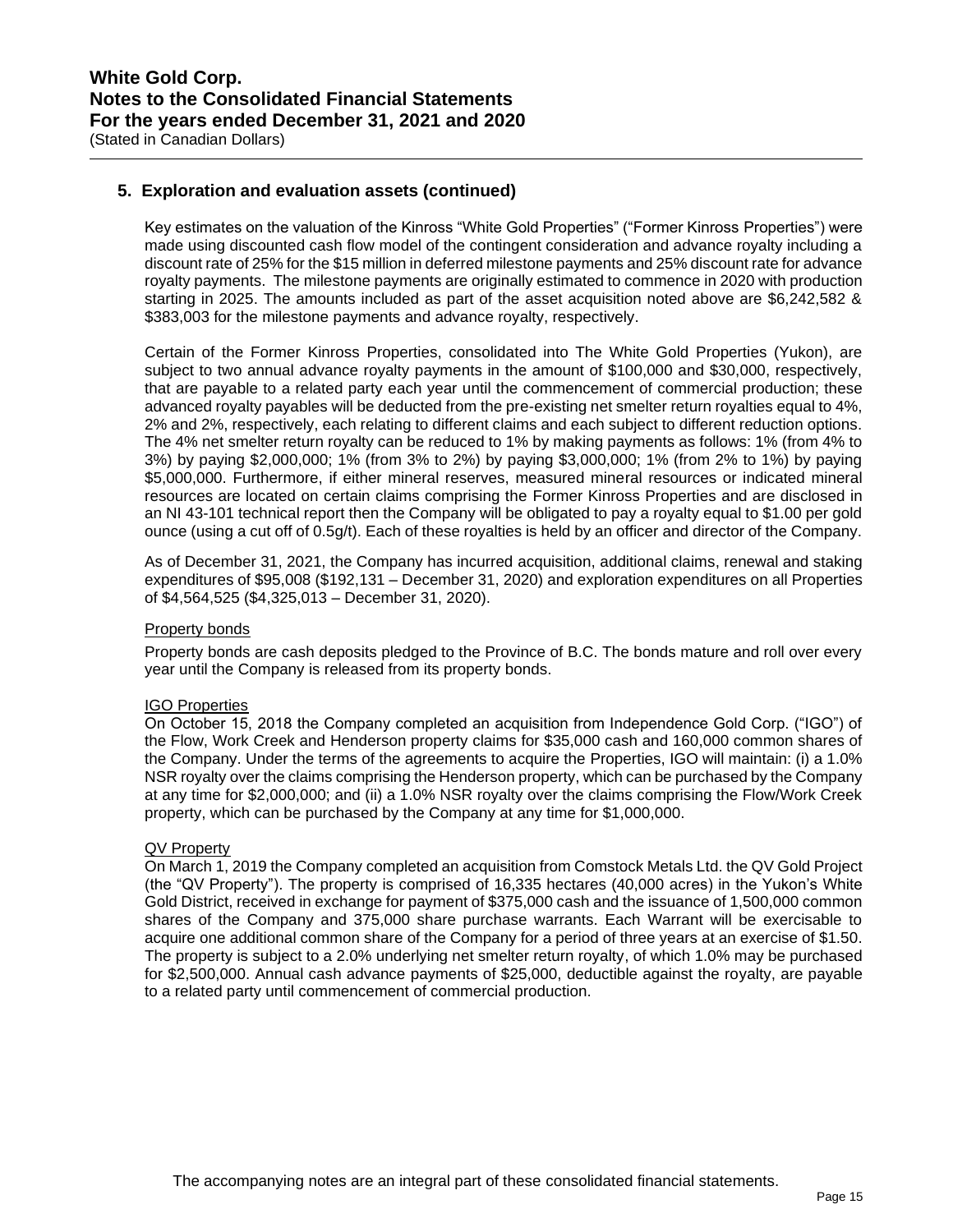# **6. Related Party Transactions**

Compensation of key management consists of the Board of Directors, CEO & President and CFO. Key management compensation which included cash & vesting accrual impacts of stock-based compensation, for the twelve months ended December 31, 2021 was \$432,400 (\$566,996 – December 31, 2020).

During the twelve months ended December 31, 2021, the Company also incurred the following related party transactions:

Ground Truth Exploration Inc., Dawson City, YT ("Ground Truth"), designed and managed exploration work completed by the Company for total billing in 2021 of \$4,291,656 (\$4,254,453 – December 31, 2020). Ground Truth is controlled by the spouse of a director of the Company. At December 31, 2021, \$Nil of due to related parties was payable and accrued to Ground Truth (\$295,417 – December 31, 2020).

\$240,000 in Office, Rent and Administration fees (\$240,000 – December 31, 2020) was paid and accrued to a company of which an officer is an officer and director of the Company.

\$120,000 (\$120,000 – December 31, 2020) was paid as compensation for consulting services rendered by a shareholder, who is also the beneficial owner receiving the royalty on the properties under the original Ryan Option.

The current portion of the advance royalty payments of \$109,601 (\$109,602 – December 31, 2020) on the Former Kinross Properties, and \$22,491 (\$22,491 – December 31, 2020) on the QV Property respectively, are due to an officer and director of the Company.

A total annual advance royalty payment of \$155,000 (\$180,000 – December 31, 2020) on the Former Kinross and QV Properties was made to an officer and director of the Company.

All related party transactions are in the normal course of operations and have been measured at the agreed to amounts, which is the amount of consideration established and agreed to by the related parties.

| Summary of Due to Related Parties as below:                 |     |            |
|-------------------------------------------------------------|-----|------------|
| Current portion of Advance Royalty payable [Note 8]         | \$. | 132,092    |
| Accounts payable & Accrued liabilities to Ground Truth      |     | -          |
| <b>Total Current Portion</b>                                | SS. | 132,092    |
|                                                             |     |            |
| Total Long-Term Portion of Advance Royalty payable [Note 8] |     | \$ 191,753 |
|                                                             |     |            |

## **7. Share Capital**

#### Authorized share capital

At December 31, 2021, the authorized share capital consisted of an unlimited number of common shares without par value.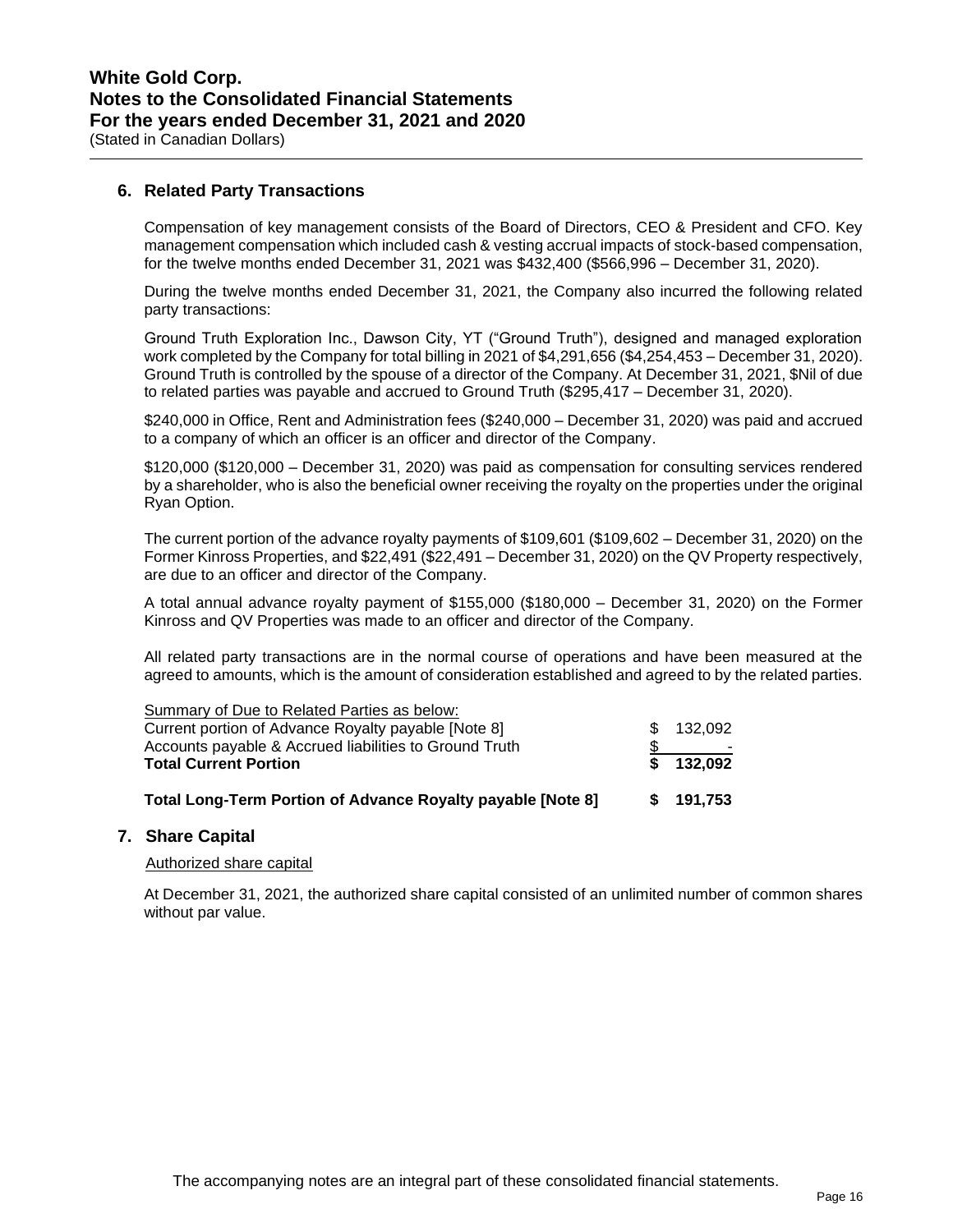# **7. Share Capital (continued)**

## Common Shares Issued

[a] On June 9, 2020 the Company completed a transaction consisting of the sale of 6,666,667 flow-through Common Shares issued at a price of \$0.90 per share for aggregate gross proceeds of approximately \$6,000,000 (the "June 2020 Flow-Through Private Placement), and Agnico Eagle and Kinross maintained their proportional interest in the Company. The Company also granted 3,750,000 options to directors, officers, employees and consultants of the company, each with an exercise price of \$0.90 per Common Share. Legal fees and expenses of \$34,113 were paid in relation to the private placement. A flow-through share premium liability of \$333,333 was recorded in connection with this private placement. As of December 31, 2021, the remaining premium liability resulted from un-spent exploration expenditures was \$Nil (2020: \$89,847) and a total amount of deferred income tax recovery of \$89,847 was recognized as income to operations (2020: \$243,486)

[b] During the year ended December 31, 2020, 337,500 common shares were issued from options exercised at an average of \$0.40 per common share, with fair value of \$137,119 being reallocated from contributed surplus to share capital respectively.

[c] During the year ended December 31, 2020, 442,122 common shares were issued from warrants exercised at an average of \$0.95 per common share, with fair value of \$197,858 being reallocated from contributed surplus to share capital respectively.

[d] On July 29, 2021 the Company completed a brokered private placement consisting of the sale 1,302,000 of units ("July 2021 Units") at a price of \$0.65 per 2021 Unit, 2,538,462 of premium flow-through units ("July 2021 FT Units") at a price of \$0.87 per 2021 FT Unit, and 1,507,400 common shares issued as flow-through shares at a price of \$0.75 per 2021 FT Share ("July 2021 FT Shares", together with the 2021 Units and 2021 FT Units, the "July 2021 Offered Securities"), for aggregate gross proceeds to the Company of \$4,185,312 ("July 2021 Offering"). Each July 2021 Unit was comprised of one common share in the capital of the Company ("Common Share") and one-half of one Common Share purchase warrant (each whole warrant, a "Warrant"). Each Warrant shall entitle the holder thereof to purchase one Common Share at a price of \$0.80 until July 29, 2023. Each July 2021 FT Unit was comprised of one FT Share and one-half of one Warrant. The Company also issued to the Agents non-transferable compensation options (the "Compensation Options") equal to 6.0% of the number of July 2021 Offered Securities sold under the Offering excluding the President's List and 2.0% of the number of July 2021 Offered Securities sold under the Offering to subscribers on the President's List. Each Compensation Option entitles the holder to acquire one Common Share at a price equal to the following: (i) if the security sold is a July 2021 Unit, \$0.65 per Compensation Share; (ii) if the security sold is a July 2021 FT Unit, \$0.87 per Compensation Share; and (iii) if the security sold is a July 2021 FT Share, \$0.75 per Compensation Share, in each case, until July 29, 2023. Financing, legal and other expenses of \$329,305 were paid in relation to the private placement. A flow-through share premium liability of \$571,983 was recorded in connection with this private placement. As of December 31, 2021, the remaining premium liability resulted from un-spent exploration expenditures was \$Nil and a total amount of deferred income tax recovery of \$571,983 was recognized as income to operations.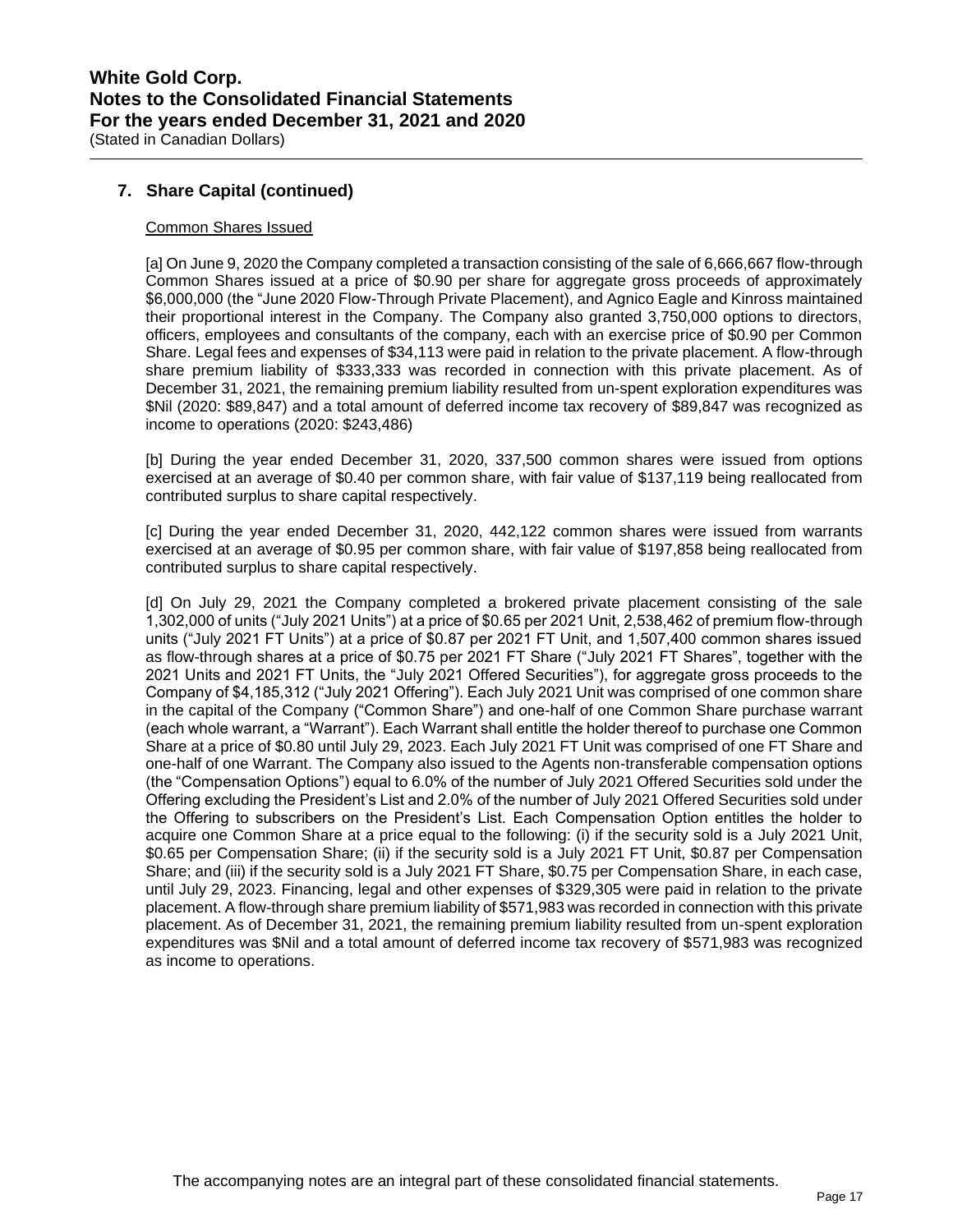# **7. Share Capital (continued)**

[e] On December 22, 2021, the Company completed a non-brokered private placement for aggregate gross proceeds of \$9,000,000 (the "December 2021 Offering") in which Agnico Eagle increased its partially-diluted ownership in the Company to 19.9%. The December 2021 Offering was comprised of: (i) 3,185,714 common shares in the capital of the Company (the "December 2021 Common Shares") at a price of \$0.70 per Common Share; (ii) 2,464,286 Common Shares issued on a "flow-through basis" (the "Tranche I FT Shares") at a price of \$0.98 per Tranche I FT Share; and (iii) 5,443,750 Common Shares issued on a "flow-through basis" (the "Tranche II FT Shares") at a price of \$0.80 per Tranche II FT Share. Legal fees and expenses of \$27,510 were paid in relation to the private placement. A flow-through share premium liability of \$918,054 was recorded in connection with this private placement. As of December 31, 2021, the remaining premium liability resulted from un-spent exploration expenditures was \$910,277 and a total amount of deferred income tax recovery of \$7,777 was recognized as income to operations.

[f] During the year ended December 31, 2021, 1,250,000 common shares were issued from options exercised at an average of \$0.40 per common share, with fair value of \$439,019 being reallocated from contributed surplus to share capital respectively.

#### Loss per share

Basic loss per share is computed using the weighted average number of common shares outstanding during the period. The treasury stock method is used for the calculation of diluted loss per share. Stock options and warrants are dilutive when the average market price of the common shares during the period exceeds the exercise price of the options and warrants.

As the Company has recorded a loss in each of the periods presented, basic and diluted loss per share are the same since the exercise of warrants or options is anti-dilutive.

## Stock Options

The Company has a stock option plan whereby it may grant options to its directors, officers and employees at exercise prices determined by the Board.

On July 5, 2018, the company issued 3,250,000 options and granted them to directors, officers, employees and consultants at an exercise price of \$0.95 per share, expiring on July 5, 2023. 25% of these options vest one year after the date of grant and 25% of the grant on each of the following one-year anniversaries.

On June 10, 2020, the company issued 3,750,000 options and granted them to directors, officers, employees and consultants at an exercise price of \$0.90 per share, expiring on June 9, 2025. 25% of these options vest one year after the date of grant and 25% of the grant on each of the following one-year anniversaries.

Total share-based compensation of \$740,919 was accrued for using graded vesting method and was charged to the statement of operations and comprehensive loss for the year ended December 31, 2021 (\$1,064,033 – December 31, 2020). The accrual was measured using the fair value of options calculated as below: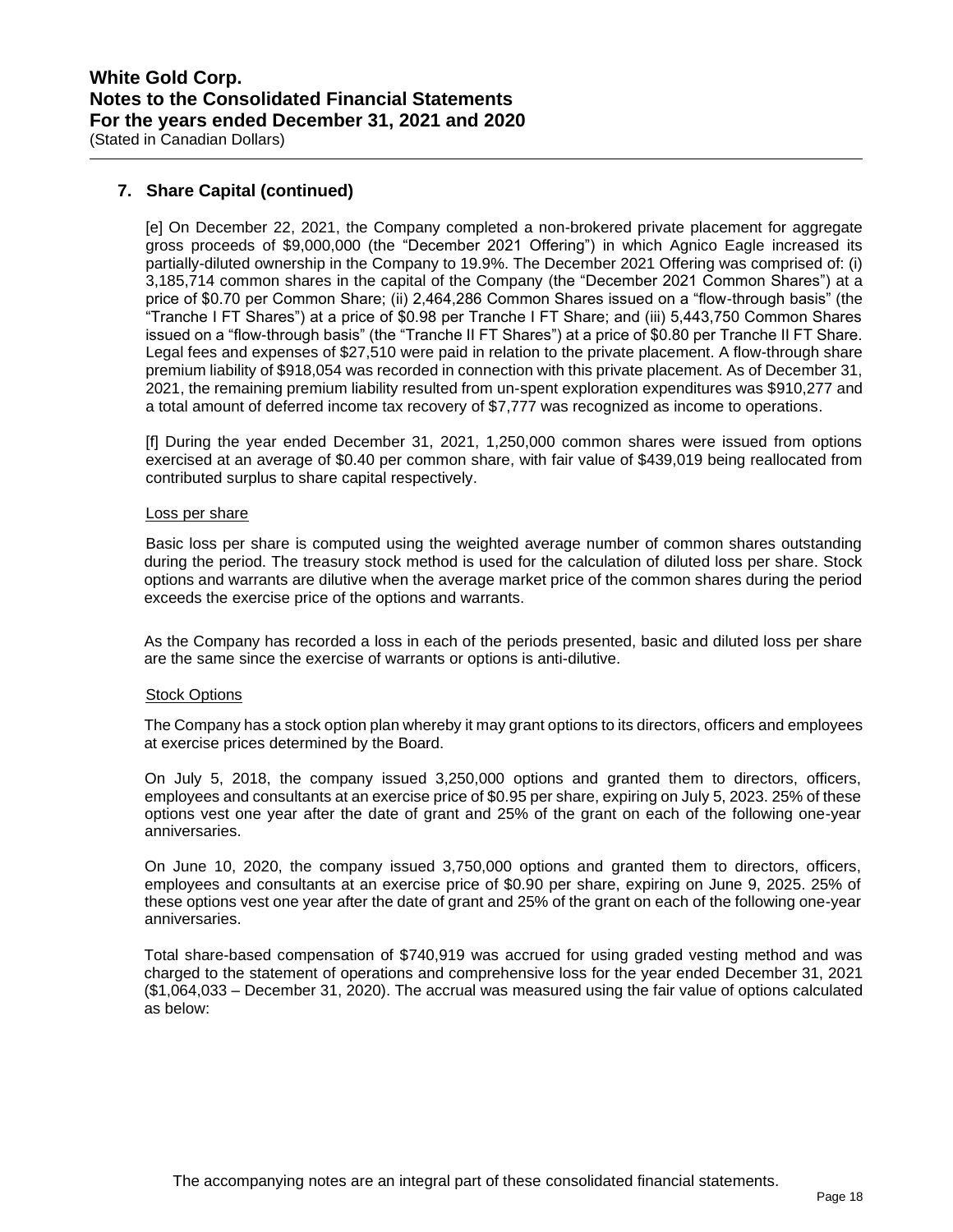# **7. Share Capital (continued)**

The following table summarizes the continuity of the Company's stock options at December 31, 2021:

|                                     | Number of<br><b>Options</b> | Average<br><b>Exercise price</b> | <b>Expiry Date</b> |
|-------------------------------------|-----------------------------|----------------------------------|--------------------|
| Balance at December 31, 2019        | 5,620,000                   | \$0.72                           |                    |
| Options granted                     | 3,750,000                   | \$0.90                           | June 9, 2025       |
| Options exercised                   | (337,500)                   | \$0.40                           |                    |
| Options forfeited                   | (750,000)                   | \$0.87                           |                    |
| Options expired unexercised         | (212,500)                   | \$0.95                           |                    |
| Balance at December 31, 2020        | 8,070,000                   | \$0.80                           |                    |
| Options exercised                   | (1,250,000)                 | \$0.40                           |                    |
| Options forfeited                   | (262, 500)                  | \$0.90                           |                    |
| Options expired unexercised         | (707, 500)                  | \$0.43                           |                    |
| <b>Balance at December 31, 2021</b> | 5,850,000                   | \$0.92                           |                    |

The following table summarizes the outstanding and exercisable Company's stock options at December 31, 2021:

|                      | Outstanding         | <b>Exercisable</b>                                 |                                          |                  |                                       |
|----------------------|---------------------|----------------------------------------------------|------------------------------------------|------------------|---------------------------------------|
| Exercise<br>price \$ | Number<br>of Shares | Weighted average<br>remaining<br>contractual years | Weighted<br>average<br>exercise<br>price | Number of shares | Weighted<br>average<br>exercise price |
| \$0.95               | 2,400,000           | 1.50                                               | \$0.95                                   | 1,800,000        | \$0.95                                |
| \$0.90               | 3,450,000           | 3.50                                               | \$0.90                                   | 862,500          | \$0.90                                |

The fair value of these options was estimated using the Black-Scholes model on the date of measurement. The model requires the use of assumptions, and historical data has been used in setting these assumptions. The options were valued at a total of \$4,532,374 using the following assumptions at the issuance date: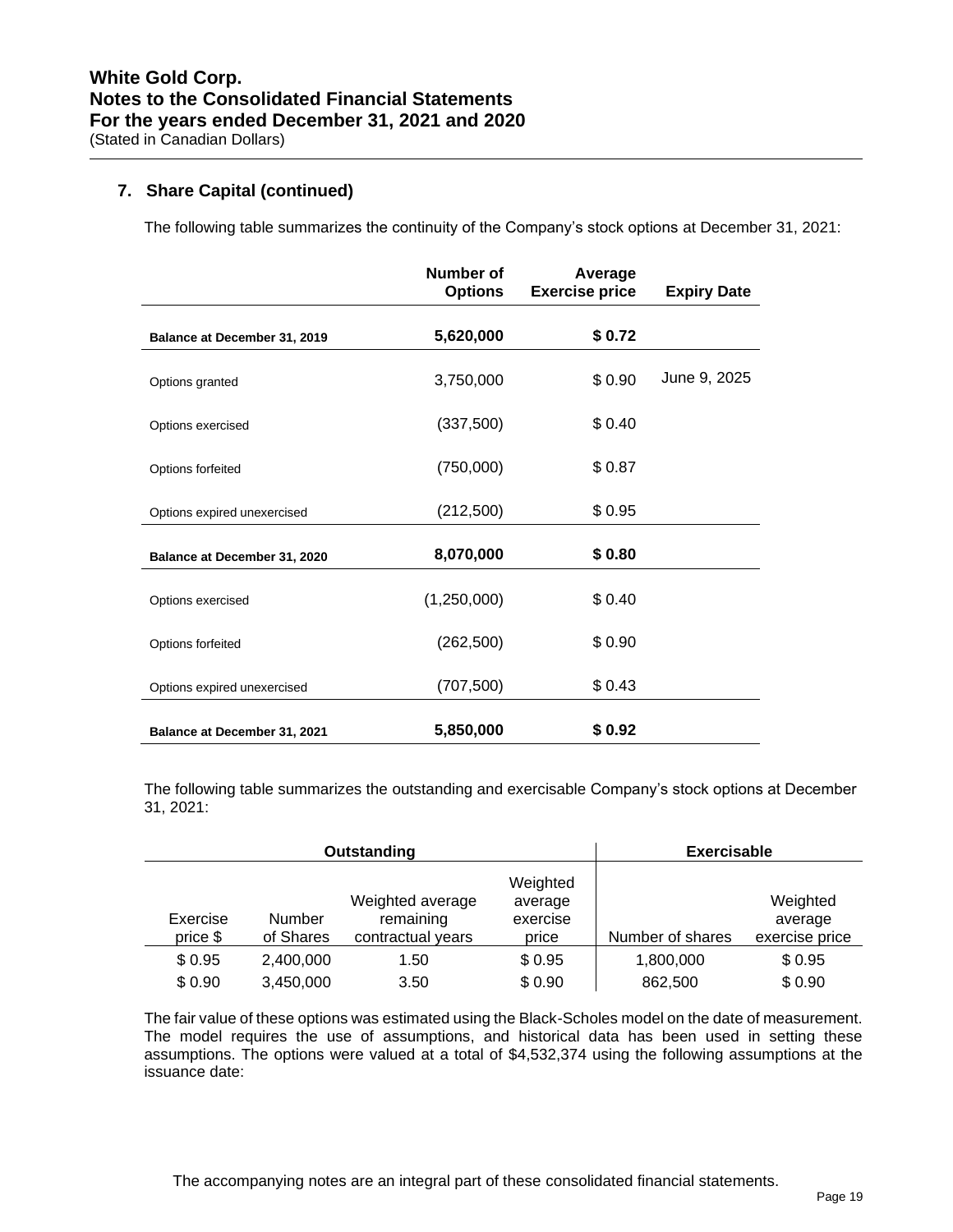# **7. Share Capital (continued)**

| <b>Issue</b>  | Number of<br>Options | Exercise<br>price<br>(\$) | Market<br>price at<br>issue<br>(\$` | Expected<br>Volatility<br>(%)<br>*[1] | Risk-free<br>interest<br>rate<br>(9/0) | Expected<br>life<br>'Years) | Expected<br>Forfeiture<br>(9/0) | <b>Dividend</b><br>vield<br>$(\% )$ | Fair value of<br>Options<br>(\$) |
|---------------|----------------------|---------------------------|-------------------------------------|---------------------------------------|----------------------------------------|-----------------------------|---------------------------------|-------------------------------------|----------------------------------|
| July 5, 2018  | 3.250.000            | 0.95                      | 0.79                                | 118                                   | .90                                    | 5.00                        | $\overline{\phantom{a}}$        | $\overline{a}$                      | 2,064,998                        |
| June 10, 2020 | 3.750.000            | 0.90                      | 0.85                                | 109                                   | 0.28                                   | 5.00                        | $\overline{\phantom{0}}$        | $\overline{\phantom{0}}$            | 2,467,376                        |

*\*[1] Based on historical volatility of the Company's publicly traded shares.*

#### Warrants and Agent Warrants

|                               | Number of<br><b>Warrants</b> | Average<br><b>Exercise price</b> | <b>Fair Value</b> | <b>Expiry Date</b> |
|-------------------------------|------------------------------|----------------------------------|-------------------|--------------------|
| Balance at December 31, 2019  | 1,117,122                    | \$1.42                           | \$677,227         |                    |
| Warrants expired              | (300,000)                    | \$2.00                           | (\$142, 647)      |                    |
| Warrants exercised            | (442,122)                    | \$0.95                           | (\$197,858)       |                    |
| Balance at December 31, 2020  | 375,000                      | \$1.50                           | \$336,722         |                    |
| Warrants issued July 29, 2021 | 2,139,564                    | \$0.79                           | \$320,772         | July 29, 2023      |
| Balance at December 31, 2021  | 2,514,564                    | \$0.90                           | \$657,494         |                    |

*The weighted average remaining contractual years of outstanding warrants at December 31, 2021 is 1.36 years.*

The fair value of the warrants and agent warrants were estimated on the date of measurement. The Black Scholes assumptions are as follows at the measurement date: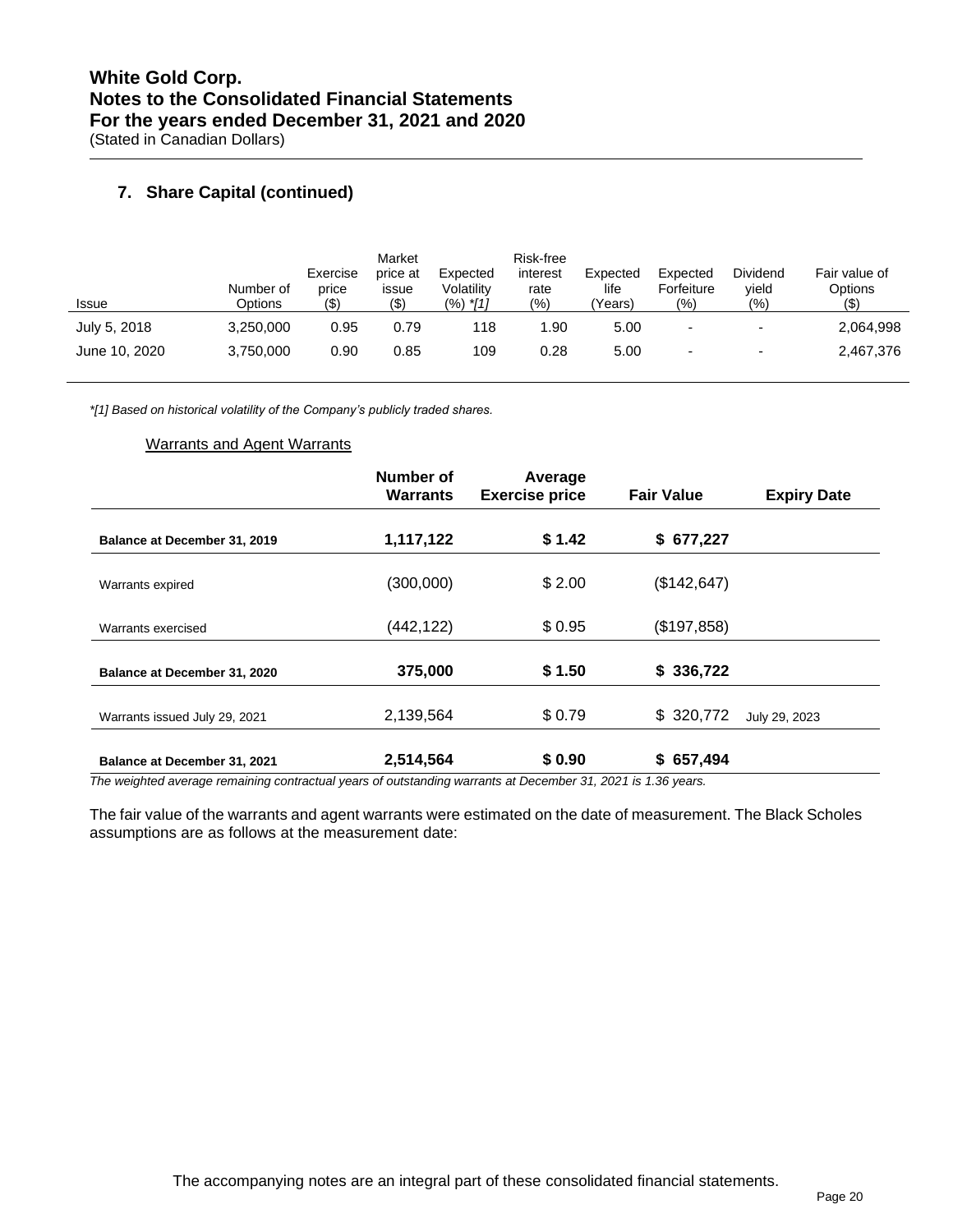# **7. Share Capital (continued)**

| <b>Issue</b>                               | Number of<br>Warrants | Exercise<br>price $(\$)$ | Market<br>price $(\$)$ | Expected<br>Volatility<br>(%) [1] | Risk-free<br>interest<br>rate $(\%)$ | Expected<br>life (years) | <b>Dividend</b><br>yield (%) | warrants | Fair value of |
|--------------------------------------------|-----------------------|--------------------------|------------------------|-----------------------------------|--------------------------------------|--------------------------|------------------------------|----------|---------------|
| Warrants<br>March 1, 2019                  | 375,000               | 1.50                     | 1.49                   | 96                                | 1.77                                 | 3.00                     | $\overline{\phantom{0}}$     | \$       | 336,722       |
| Warrants<br>July 29, 2021 [2]              | 1,920,231             | 0.80                     | 0.60                   | 61                                | 0.38                                 | 2.00                     | $\blacksquare$               | \$       | 284,879       |
| <b>Agent Warrants</b><br>July 29, 2021 [3] | 78,120                | 0.65                     | 0.60                   | 61                                | 0.38                                 | 2.00                     | ٠                            | \$       | 14,627        |
| <b>Agent Warrants</b><br>July 29, 2021 [3] | 90,444                | 0.75                     | 0.60                   | 61                                | 0.38                                 | 2.00                     | $\overline{\phantom{a}}$     | \$       | 14,476        |
| <b>Agent Warrants</b><br>July 29, 2021 [4] | 50,769                | 0.87                     | 0.60                   | 61                                | 0.38                                 | 2.00                     | $\blacksquare$               | \$       | 6,790         |

*[1] Based on historical Volatility.*

*[2] As the warrants were issued as part of the July 2021 Units and 2021 FT Units offering, the fair value was prorated between shares and warrants, using relative fair values.*

*[3] The agent warrants were issued as part of the July 2021 financing as compensation equal to 6% of the 2021 Units and FT shares issued.*

*[4] The agent warrants were issued as part of the July 2021 financing as compensation equal to 2% of the 2021 FT Units issued.*

# **8. Contingent liability & advance royalty**

Key estimates on the valuation of the Kinross "White Gold Properties" were made using discounted cash flow model of the contingent consideration including a discount rate of 25% for the \$15 million in deferred milestone payments and 25% discount rate for advance royalty payments. In the year ended December 31, 2021 management remeasured the estimated commencement dates of each milestone, to the dates listed in the below table. The terms of the deferred payments are summarized as follows:

Milestone 1: payable upon announcement of a Preliminary Economic Assessment; Milestone 2: payable upon announcement of a Feasibility Study on the requisite properties; and Milestone 3: payable upon announcement of a positive construction decision.

#### **Contingent Liability**

|             | <b>Estimated</b><br>commencement | Gross                       | <b>Fair Value as at</b><br>December 31, 2021 |           |  |
|-------------|----------------------------------|-----------------------------|----------------------------------------------|-----------|--|
| Milestone 1 | Year 2024                        | \$5,000,000                 | \$                                           | 3,082,862 |  |
| Milestone 2 | Year 2025                        | \$5,000,000                 | \$                                           | 2,466,289 |  |
| Milestone 3 | Year 2026                        | \$5,000,000                 | S                                            | 1,973,032 |  |
|             |                                  | <b>Contingent Liability</b> |                                              | 7,522,183 |  |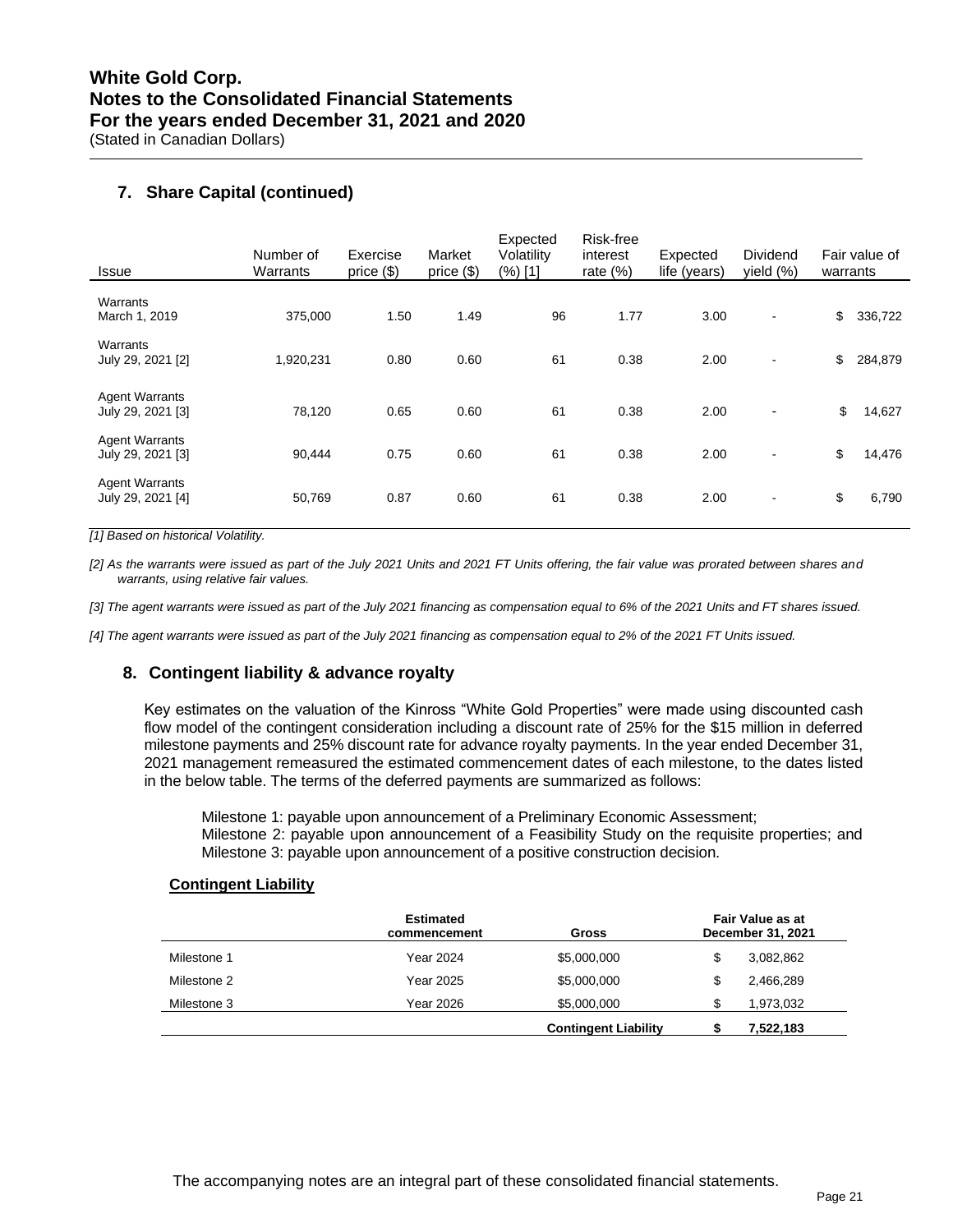# **8. Contingent liability & advance royalty (continued)**

The following table summarizes the continuity of the Company's contingent liabilities at December 31, 2021:

|                                     | <b>Contingent Liability</b> |  |  |
|-------------------------------------|-----------------------------|--|--|
|                                     |                             |  |  |
| Balance at December 31, 2019        | 7,520,977                   |  |  |
|                                     |                             |  |  |
| Fair value adjustment               | 1,885,993                   |  |  |
|                                     |                             |  |  |
| Balance at December 31, 2020        | 9,406,970                   |  |  |
|                                     |                             |  |  |
| Fair value adjustment               | (1,884,787)                 |  |  |
|                                     |                             |  |  |
| <b>Balance at December 31, 2021</b> | 7,522,183                   |  |  |

## **Advance Royalty**

In June 2017, the Company acquired from Kinross, the White Gold Properties, with certain properties subject to two annual advance royalty payments in the amount of \$100,000 and \$30,000, respectively, that are payable to a related party each year until the commencement of commercial production, with a 25% discount rate used for estimating the value of future advance royalty payments.

In March 2019, the Company acquired from Comstock Metals, the QV Gold Project, subject to annual advance royalty payments of \$25,000, that is payable until commencement of commercial production, with a 25% discount rate used for estimating the value of future advance royalty payments.

The terms of the of the Company's advance royalty payments are summarized as follows:

|                             | <b>Estimated</b><br>remaining<br>payment<br>period | Remaining<br>gross<br>payments | <b>Accretion</b><br><b>Expense</b> | Carrying<br>Value | <b>Current</b><br><b>Portion</b> | Long-term<br><b>Portion</b> |
|-----------------------------|----------------------------------------------------|--------------------------------|------------------------------------|-------------------|----------------------------------|-----------------------------|
| Advance Royalty - \$30,000  | 2022-2024                                          | \$90,000                       | \$16,290                           | \$65,338          | \$26,612                         | \$38,726                    |
| Advance Royalty - \$100,000 | 2022-2024                                          | \$300,000                      | \$57.374                           | \$203.311         | \$82.989                         | \$120,322                   |
| Advance Royalty - \$25,000  | 2022-2024                                          | \$75,000                       | \$13,413                           | \$55,196          | \$22,491                         | \$32,705                    |
| Total                       |                                                    |                                | \$87,077                           | \$323,845         | \$132,092                        | \$191,753                   |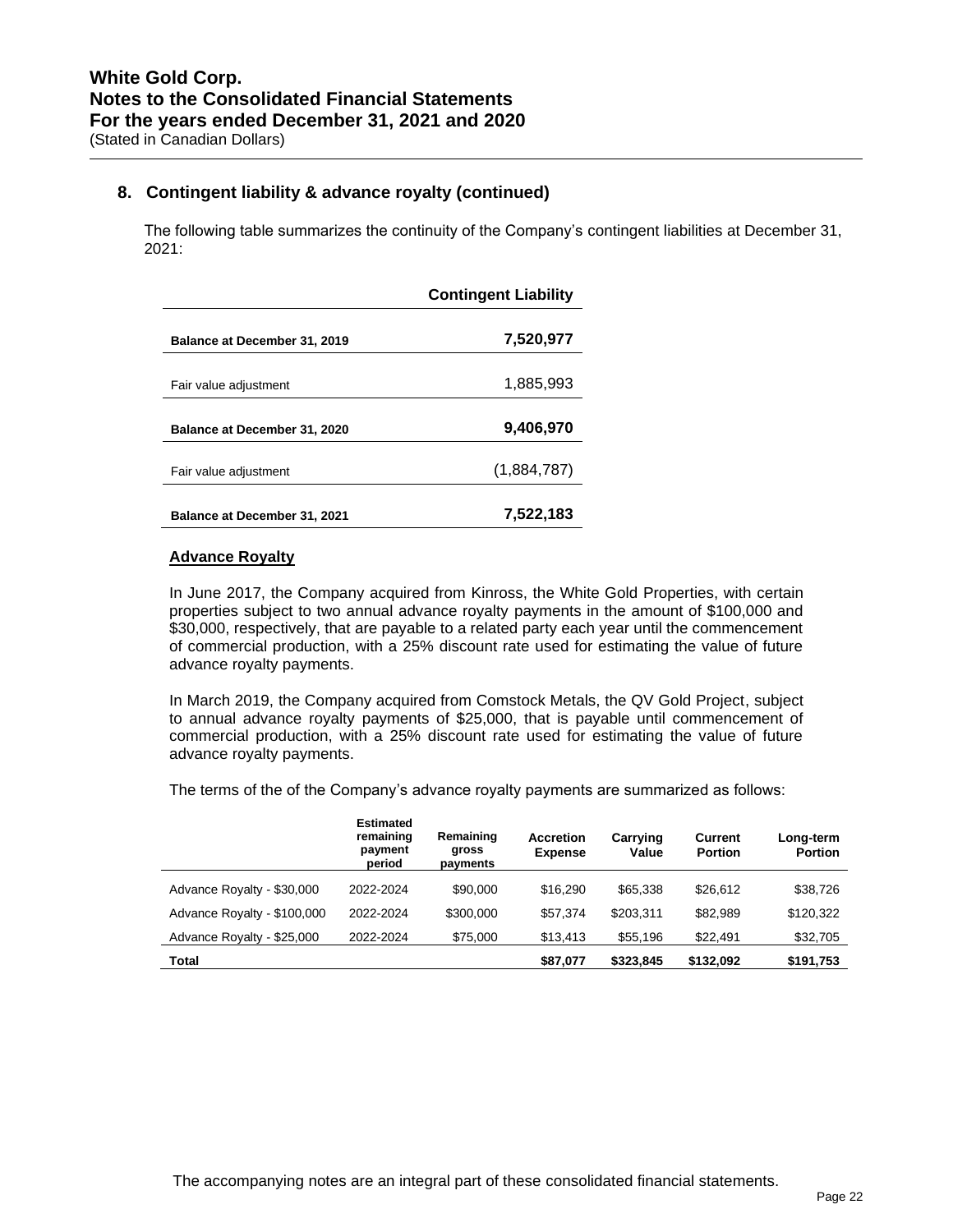# **8. Contingent liability & advance royalty (continued)**

The following table summarizes the continuity of the Company's advance royalties at December 31, 2021:

|                                     | <b>Advance Royalty</b> |
|-------------------------------------|------------------------|
| Balance at December 31, 2019        | 446,127                |
| Accretion expense                   | 100,641                |
| Annual payments                     | (155,000)              |
| Balance at December 31, 2020        | 391,768                |
| Accretion expense                   | 87,077                 |
| Annual payments                     | (155,000)              |
| <b>Balance at December 31, 2021</b> | 323,845                |

## **Total Long Term Contingent Liability & Advance Royalty \$7,713,936**

## **9. Segmented information**

The Company conducts all of its operations in Canada in one industry segment being the acquisition, exploration and development of resource properties.

## **10. Capital management**

The Company manages its capital structure and adjusts it, based on the funds available to the Company, in order to support the acquisition, exploration and development of mineral properties. The Board of Directors does not establish quantitative return on capital criteria for management, but rather relies on the expertise of the Company's management to sustain future development of the business.

The properties in which the Company currently has an interest are in the exploration stage; as such the Company is dependent on external financing to fund its activities. In order to carry out the planned exploration and pay for administrative costs, the Company will spend its existing working capital and raise additional amounts as needed. The Company will continue to assess new properties and seek to acquire an interest in additional properties if it feels there is sufficient geologic or economic potential and if it has adequate financial resources to do so.

In connection with the June 2020 Flow-through Private Placement, a flow-through share premium liability of \$333,333 was initially recognized. As of December 31, 2021, the remaining un-spent exploration expenditures was \$Nil (\$1,617,257 – December 31, 2020) while the remaining related premium liability was \$Nil (\$89,847 – December 31, 2020).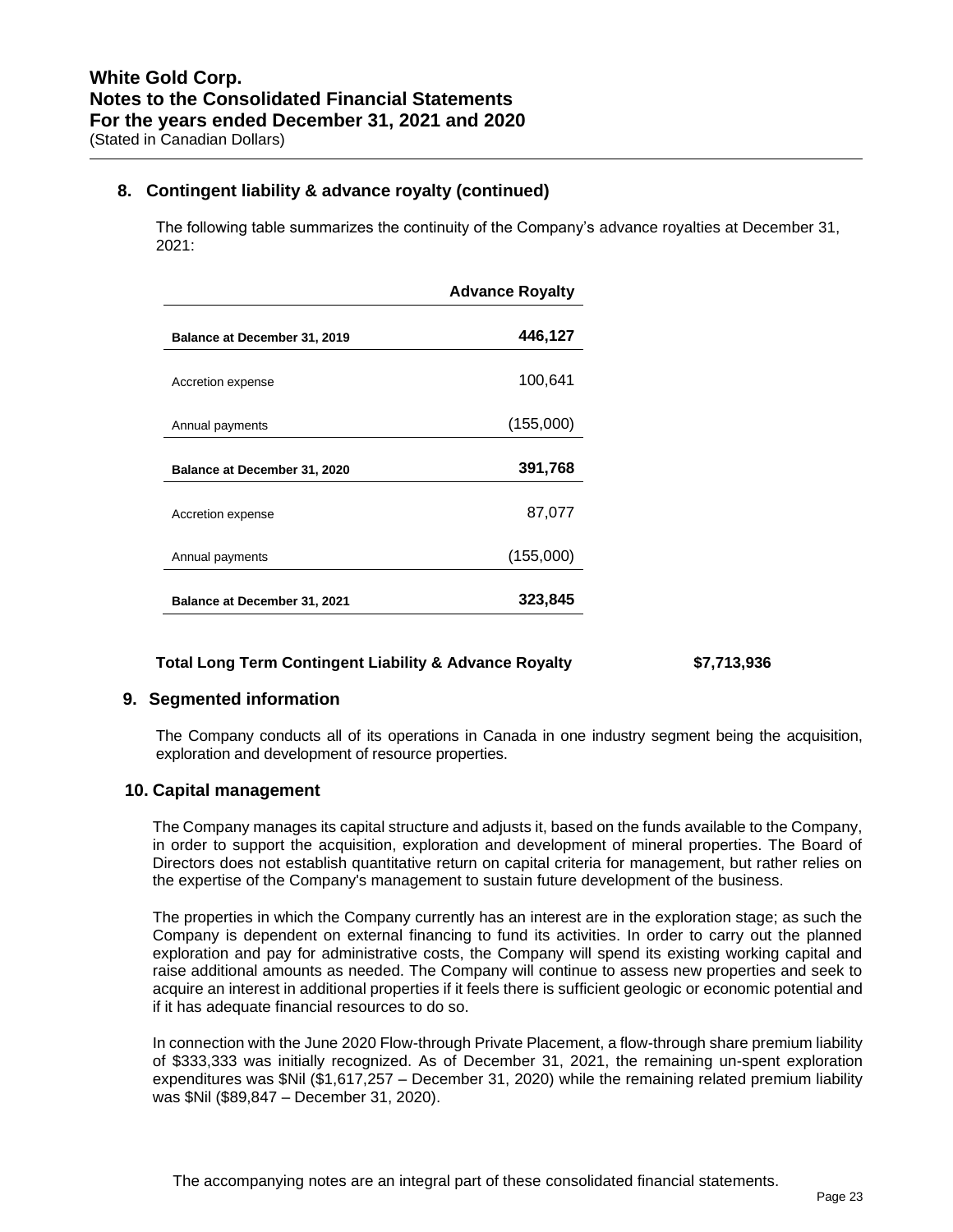## **10. Capital management (continued)**

In connection with the July 2021 Flow-through Private Placement, a flow-through share premium liability of \$571,983 was initially recognized. As of December 31, 2021, the remaining un-spent exploration expenditures was \$Ni while the remaining related premium liability was \$Nil.

In connection with the December 2021 Flow-through Private Placement, a flow-through share premium liability of \$918,054 was initially recognized. As of December 31, 2021, the remaining un-spent exploration expenditures was \$6,712,656 while the remaining related premium liability was \$910,277.

Management reviews its capital management approach on an ongoing basis and believes that this approach, given the relative size of the Company, is reasonable. There were no changes in the Company's approach to capital management during the twelve months ended December 31, 2021.

## **11. Financial instruments**

The Company's financial assets consist of cash and cash equivalents and property bonds in the form of GICs. The Company's financial liabilities consist due to related parties, contingent liability and advance royalty, accounts payable and accrued liabilities. Amounts (HST) receivable are not a financial instrument as they are a statutory and not a contractual right.

Due to related parties, accounts payable and accrued liabilities are classified as measured at amortized cost.

Cash and cash equivalents in the form of GICs, contingent liability and advance royalty are classified as fair value through profit or loss. These instruments are carried at fair value, with the changes in the fair value recognized in the consolidated statement of operations in the period they arise.

The fair values of the Company's due to related parties, accounts payables and accrued liabilities approximate their carrying values due to the short-term maturity of these instruments.

#### Fair Value Measurement

The Company classified the fair value of the financial instruments according to the following fair value hierarchy based on the amount of observable inputs used to value the instruments:

Level 1 – quoted prices in active markets for identical assets or liabilities.

Level 2 – inputs other than quoted prices included in Level 1 that are observable for the asset or liability, either directly (i.e.: as prices) or indirectly (i.e.: derived from prices).

Level 3 – inputs for the asset or liability that are not based on observable market data.

At December 31, 2021 the levels in the fair value hierarchy into which the Company's financial instruments measured and recognized in the balance sheet at fair value are categorized are as follows:

|                         | Level 1<br>\$9,645,803 |
|-------------------------|------------------------|
| Cash & cash equivalents |                        |
|                         | Level 3                |
| Contingent liabilities  | \$7,522,183            |

## Financial Instrument Risk Exposure

The Company is exposed in varying degrees to a variety of financial instrument related risks. The Board of Directors has overall responsibility for the establishment and oversight of the Company's risk management framework, approving and monitoring the risk management processes.

The accompanying notes are an integral part of these consolidated financial statements.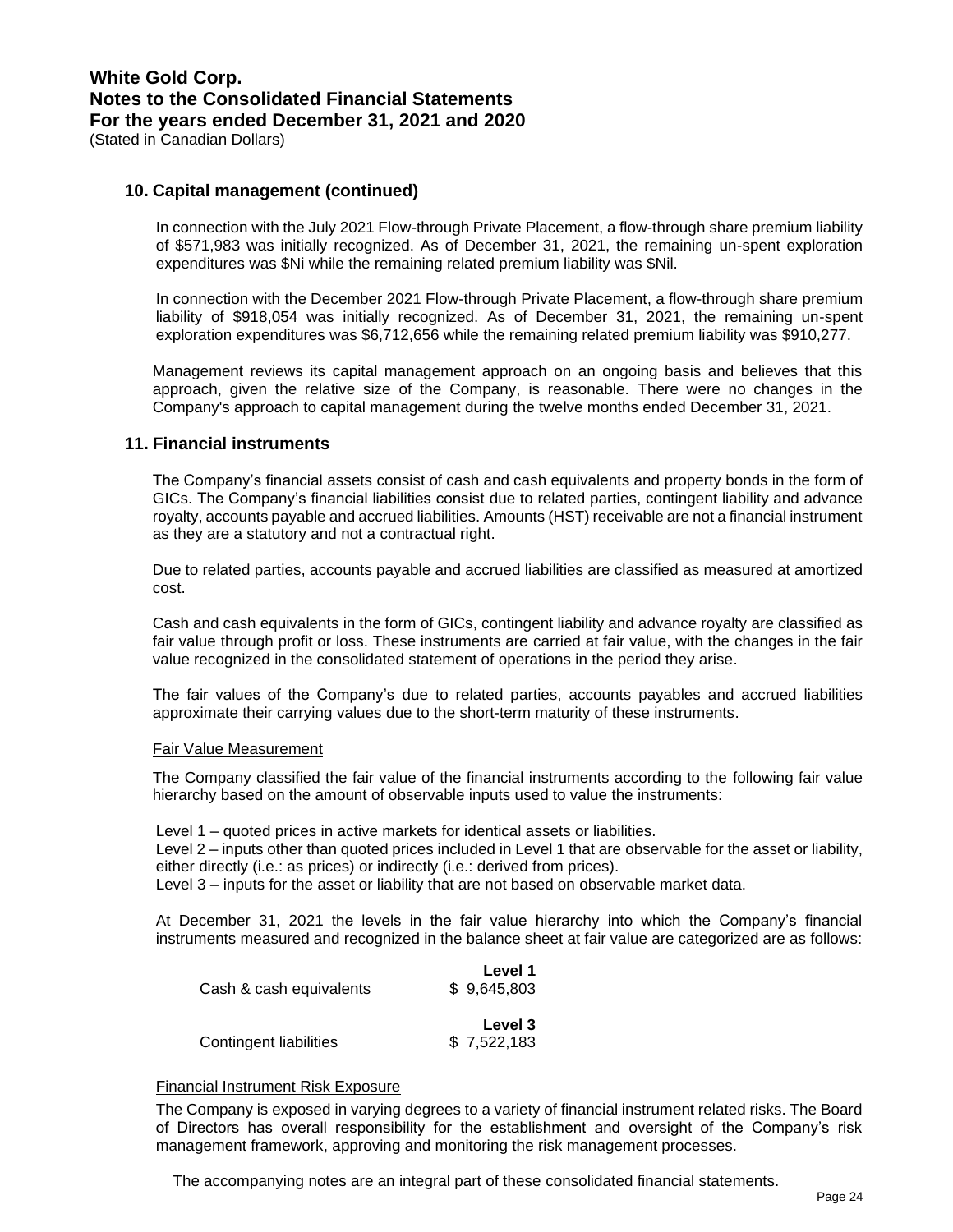## **11. Financial instruments (continued)**

The Company's financial instruments are exposed to certain financial risks, including credit risk, liquidity risk, interest risk and commodity price risk.

#### **(a) Credit risk**

Credit risk is the risk of an unexpected loss if the other party to a financial instrument fails to meet contractual obligations. The Company manages this risk as cash and cash equivalents are held in a major Canadian financial institution. The Company does not have any asset-backed commercial paper in its cash and cash equivalents.

## **(b) Liquidity risk**

Liquidity risk is the risk that the Company will not be able to meet its financial obligations as they fall due. The Company manages liquidity risk through the management of its capital structure. Accounts payable and accrued liabilities are due within the current operating period.

### **(c) Interest rate risk**

Interest rate risk is the risk that the fair value or future cash flows of a financial instrument will fluctuate because of changes in market interest rates. The risk that the Company will realize a loss a decline in the fair value of the cash and cash equivalents is limited because they are generally held to maturity.

#### **(d) Commodity price risk**

The ability of the Company to develop its mineral properties and the future profitability of the Company are directly related to the market price of its related commodity. The Company has not hedged any of its future related commodity sales. The Company closely monitors the price of its related commodity and its related cost of production to determine the appropriate course of action to be taken by the Company.